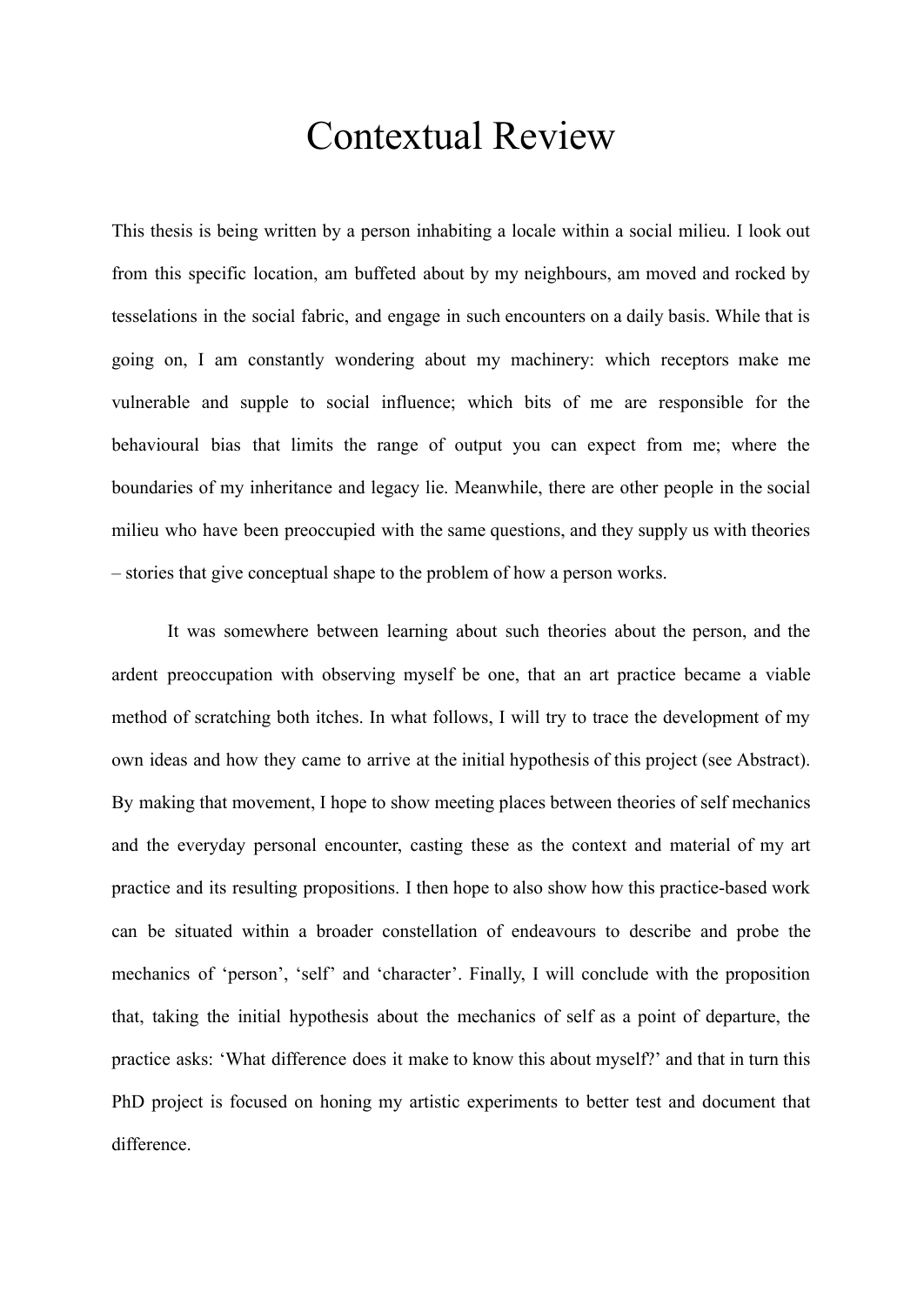The artworks created during this PhD project represent the latest developments within a series of video performances I have been making over the past ten years, called *[Vernacular](https://www.katarinarankovic.art/vernacular-spectacular) [Spectacular](https://www.katarinarankovic.art/vernacular-spectacular)*. Certain offshoots of that ongoing project (e.g. voiceovers for AI-generated portrait images, typing ventriloquisms, conversations with my split self) mark a broader set of artistic activities that altogether I refer to as my *One-woman Empathy Circus*.

Within the One-woman Empathy Circus, I am acting. I inhabit a different character (or a different character inhabits me, as we will later see), and I tell stories – whatever stories come to mind in the new guise I have adopted for myself. As the circus references in both names suggest, all these works involve performing certain skilful feats that aim to dazzle the audience with a kind of 'contortionism of the soul'. The variety of characters exhibited in my circus collectively harbour a certain freakish appeal, but my hope is that their absurdity and outlandish mutability actually serve to make conspicuous some of the most down-to-earth, mundane conditions of being a person inhabiting a social milieu.

It's probably no coincidence that the first works I made within the One-Woman Empathy Circus were developed during my late teenage years; that developmental stage of heightened self-consciousness. So this is where I will start the story of my research. Each section will begin with a personal anecdote, before introducing links to wider discourses and notable developments in the experience and reasoning that gave rise to this project.

I'll begin by showing how the *Vernacular Spectacular* series as a whole, and later the PhD project specifically, have come out of at least two conditions of being a person inhabiting a social milieu: frame switching and jealousy.

### **Performance and Authenticity in Frame switching**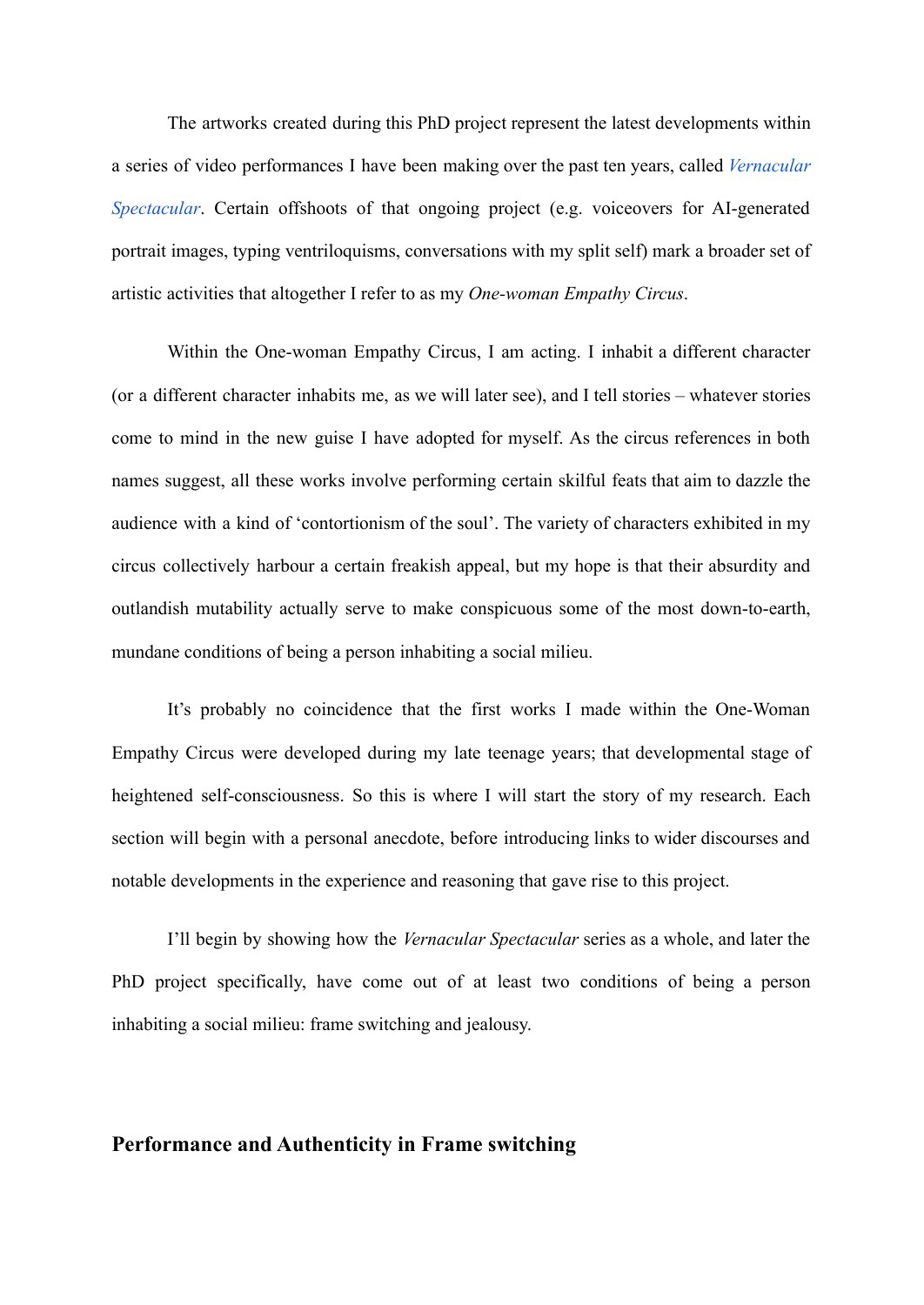When as a Yorkshire-born, Serbian teenager living in Norway, I was asked about my cultural identity, I struggled to give an economical answer. At the time I spoke three languages, but sounded slightly foreign in all three, and couldn't pinpoint which geographical location I most identified with. In all three places, I was perceived, in some regard, as a foreigner.

Moving between these three self-identifications and negotiating some hybridised compromise between them gave me much occasion to reflect on the 'mechanics of self' – a term I've devised to help me refer to all the research going on in multiple disciplines, interdependently or independently, contemporaneously or non-contemporaneously, which centres on how a 'self' (or its close relatives, 'agent', 'person', 'soul', 'intelligence', etc) works at the elementary level, as well as how a self comes to be. For the teenage Katarina, harbouring some theory or other about the mechanics of self was an ongoing necessity.

The need to negotiate potential conflicts or contradictions in self-identification are known to give rise to different behavioural outcomes. One of these is known as *frame-switching*, which is when a person seems to 'snap' into a different system of behaviour depending on the cultural frame they have adopted, triggered by situational cues (West et al. 2017). Such negotiations are not unique to me, nor to the subgroup of people sometimes referred to by the cultural psychology community as 'multiculturals'. This is because there is not really any such thing as their counterpart, the 'monocultural' – a term that is widely employed in cultural psychology. Everybody frame switches, and the faultlines delineating 'culture' ought not to be drawn at the boundaries of nationality or ethnicity alone in order to account for the broader scope of switching – a great deal more diverse and intersecting cultural facets present pressures on systems of behaviour that must resolve identity conflicts as they arise (e.g. as triggered by moving between social or professional roles, affiliation to different types of music or other aesthetic cultures, age relative to social counterparts, or just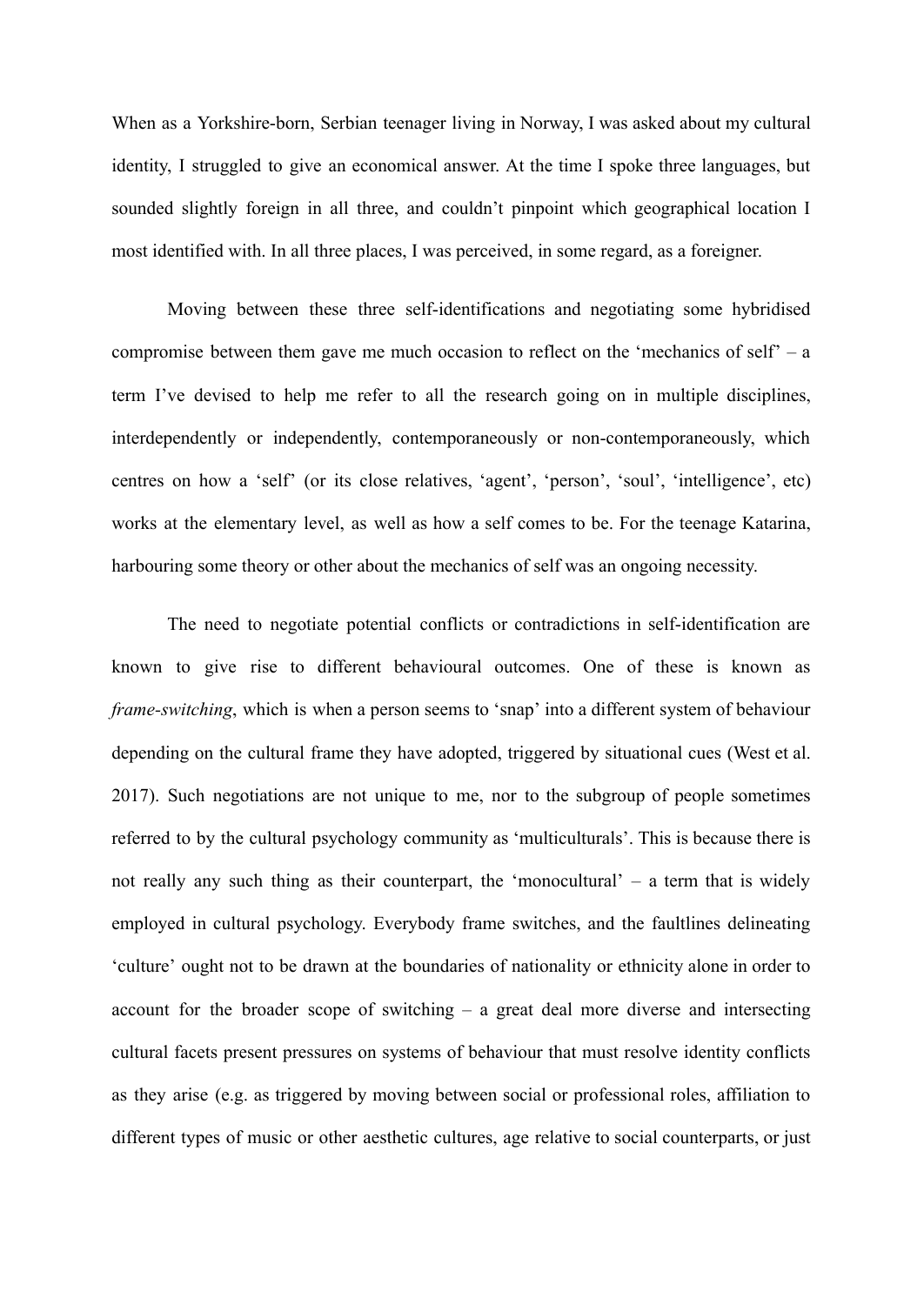being near certain people who, by the subtle influence of their own character, 'bring out a different side in you').

However, in some regards, my need to negotiate (between 'Englishness', 'Serbianness', and 'Norwegianness') was made particularly conspicuous by certain contextual factors, not least by the lay theories of self propagated within my social milieu, whereby, for example, it is commonly assumed that self-consistency is a marker of authenticity (Chiu et al., 1997), and where essential views on national identity crop up in common parlance.<sup>1</sup>

Although cultural psychologists are themselves often aware that there cannot exist such a pure notion as a 'monocultural', and although the dichotomisation imposed by this terminology is likely employed in the service of simply differentiating between *more or less* conspicuous cases of frame switching, the use of such binary terminology arguably contributes to the dominance of essential views of culture and identity, in turn exaggerating the very conspicuousness of phenomena under observation (e.g. frame-switching). Findings in this field will become valuable reference points for the project later in the thesis, but for now, my point is that rather than belonging to an essential category, I am *wrought* 'multicultural' by dominant lay theories of self, which are further propagated by such terminology, even from the domain of specialist contexts. Here is an example of what that looks like in practice.

#### **i) Authenticity**

<sup>&</sup>lt;sup>1</sup> For example, when I argue with my brother about what matters more for self-identification: where you were born (in our case England) or your ethnic heritage (in our case Serbian), as if we both believed there were a universal law for working this out.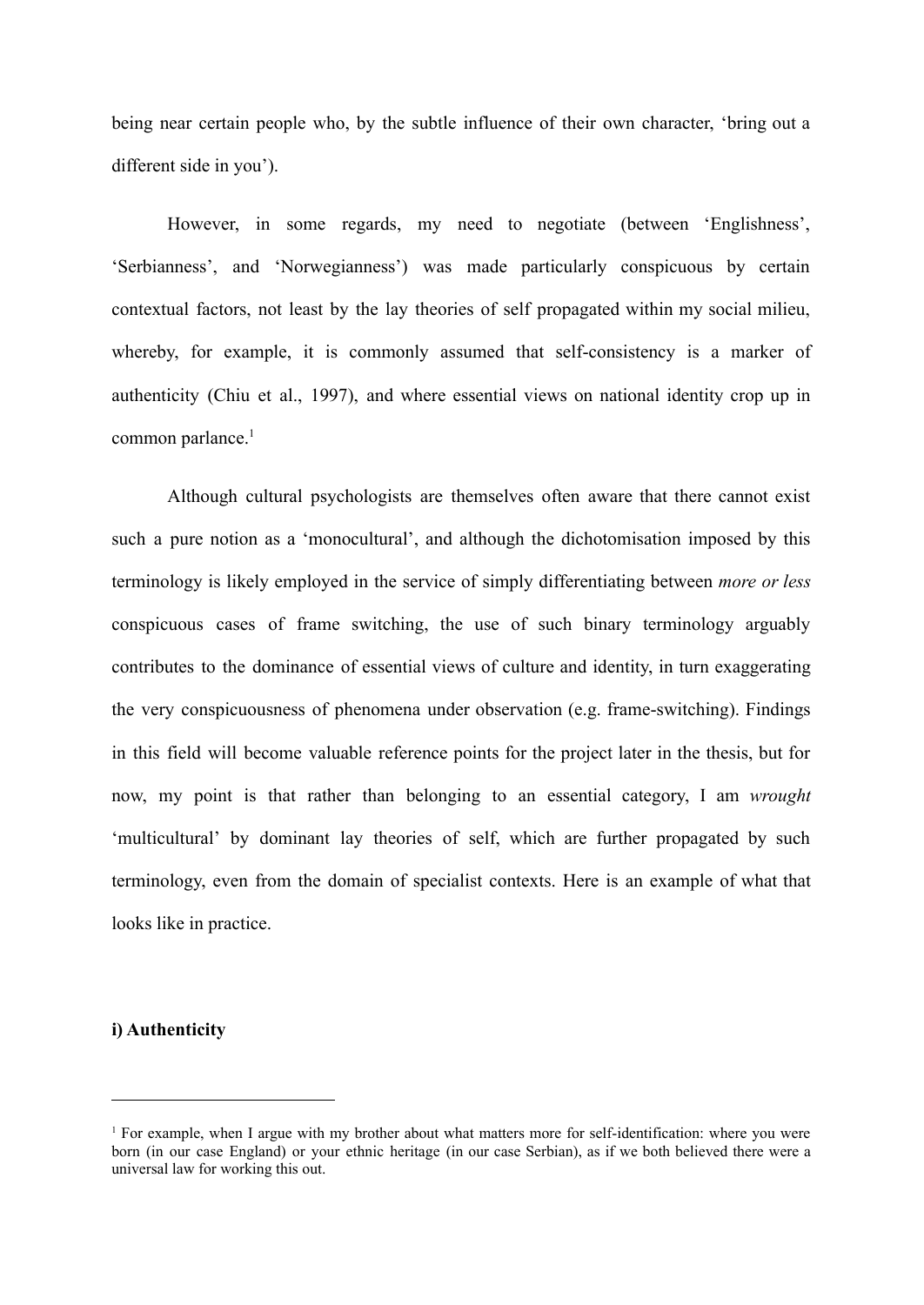I had a soft Yorkshire accent upon leaving England. After some time spent at an international school for immigrant children, then years of Norwegian schooling, my English accent had changed significantly. For example, I now pronounced my 'r' very prominently, because back in Norway many of the other immigrants didn't register my often inaudible Yorkshire 'r' on the occasions when I was addressed in English. When I returned to England, my childhood friends found my way of speaking strange and some suspected me of affecting the new accent – specifically of trying to sound 'American'. This was only compounded by the fact that I also frame-switched: different social contexts elicited different systems of behaviour from me, including 'snapping' or 'easing' in and out of different accents.

The association between *spontaneous* and *consistent* self-presentation with 'authenticity' – and vice versa, the association between an *affected* and *inconsistent* self-presentation with 'inauthenticity' – is something that this project will try to open up to critique. But at the time, I scarcely questioned the placement of 'affected' and 'inconsistent' in binary opposition to 'authentic'. Rather, I was simply concerned with the fact that I didn't want to be perceived as, or *actually be*, inauthentic – and no wonder. A 2018 study by West et al. showed that in Western societies, a person who is observed to be frame switching is rated lower on 'authenticity' by both themselves and third-party observers, the latter additionally rating that individual lower on 'likeability', 'trustworthiness' and 'warmth'. Reflecting on this outcome, the authors propose that, 'the cultural aversion to behavioural inconsistency may be the product of two interrelated lay theories: *dispositionism*, which assumes that behaviour is primarily caused by internal attributes, and an *entity view* of the self which assumes that internal attributes are stable across situations and time.'<sup>2</sup>

<sup>&</sup>lt;sup>2</sup> While this 'cultural aversion' to self-inconsistency seems to be stronger in Western societies, it seems to be present to a lesser degree in non-Western societies too (c.f. Boucher, 2011).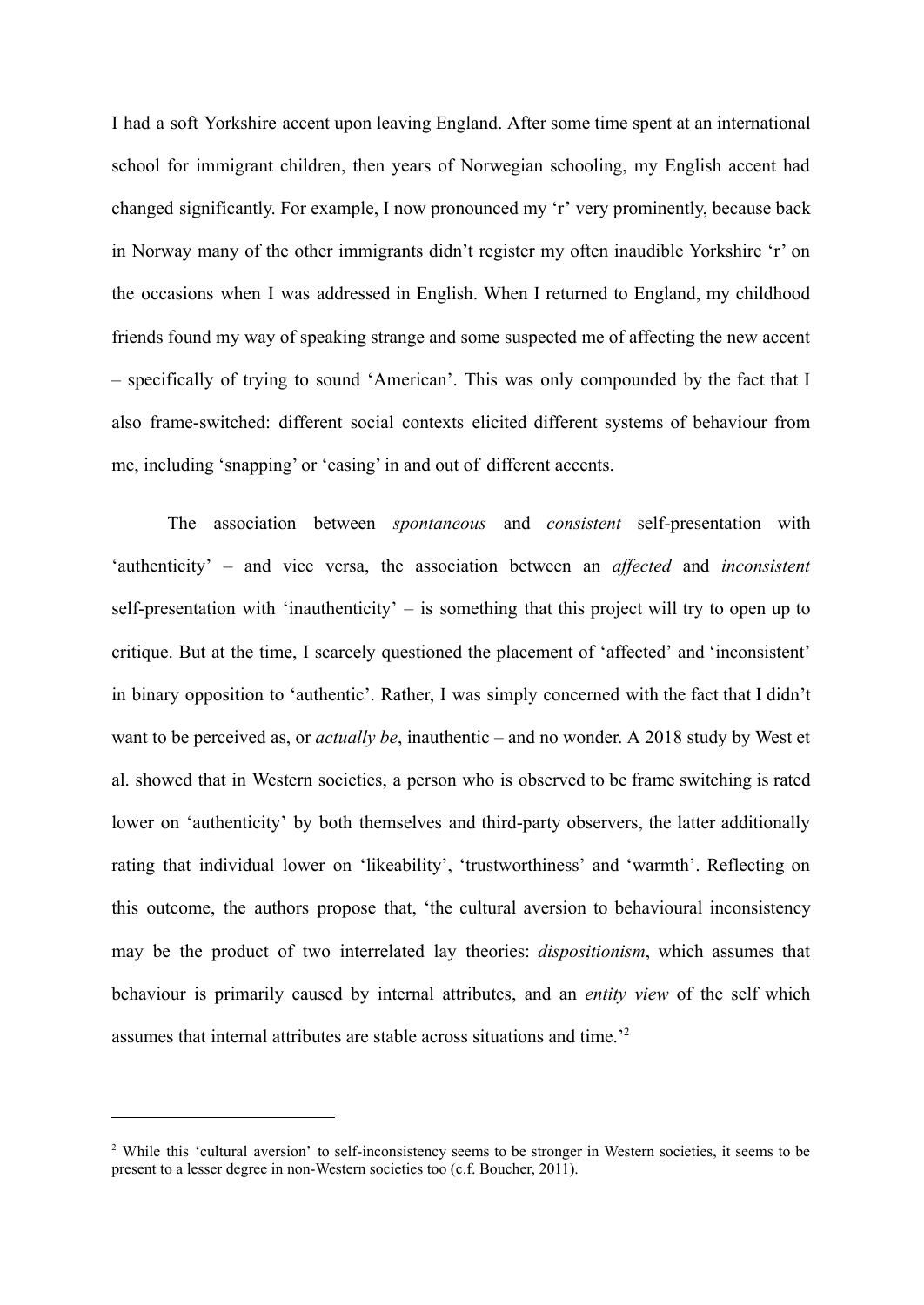To answer the question of whether or not I was being inauthentic with my accent, I tried to replay to myself how it had changed in the first place. Indeed, when I first started emphasising my r's, it was a very deliberate move, motivated by the desire to be understood by others. It was, in that sense, affected. However, over time this new pronunciation of 'r' became a more permanent part of my English, and transferred itself to other social situations, such as reuniting with old childhood friends in Yorkshire. In addition to the argument that what is self-consistent can itself eventually change, you could say that the early affectations that led to the change were themselves redeemed by the fairly 'innocent' motive behind it, which was to communicate and to belong, and therefore not something that should inspire the ominousness attributed to inauthenticity. <sup>3</sup> But there are potentially less 'innocent' instances of this too.

For example, when I first learnt to speak Norwegian, I tried to sound as close to a native-speaker as I could. But over time, I was conditioned by social circumstances to retain a definitively foreign accent. In other words, I could have sounded more like a native speaker if I tried. But I became deliberately lazier in my pronunciation and accepted the way this more strongly marked me as a foreigner – probably because being marked in such a way actually had a number of social advantages that, in my case, overall outweighed the disadvantages. For instance, I could 'play dumb' when making a mistake or following a misunderstanding, because it could be implicitly explained by my foreignness and enable me to re-edit myself after. This lent a certain freedom of expression – I could throw words together that may not belong together and see what it sounded like, knowing that it wouldn't sound as unusual coming from a foreigner who might still be learning the language, as it would from someone sounding closer to a native speaker. Nonetheless, the 'choice' to relax my accuracy of speech

<sup>&</sup>lt;sup>3</sup> Someone has since pointed out to me that trying to 'communicate' and 'belong' might necessarily involve taking a manipulative stance toward the other and therefore does not inherently constitute 'innocent' motives as I have suggested here.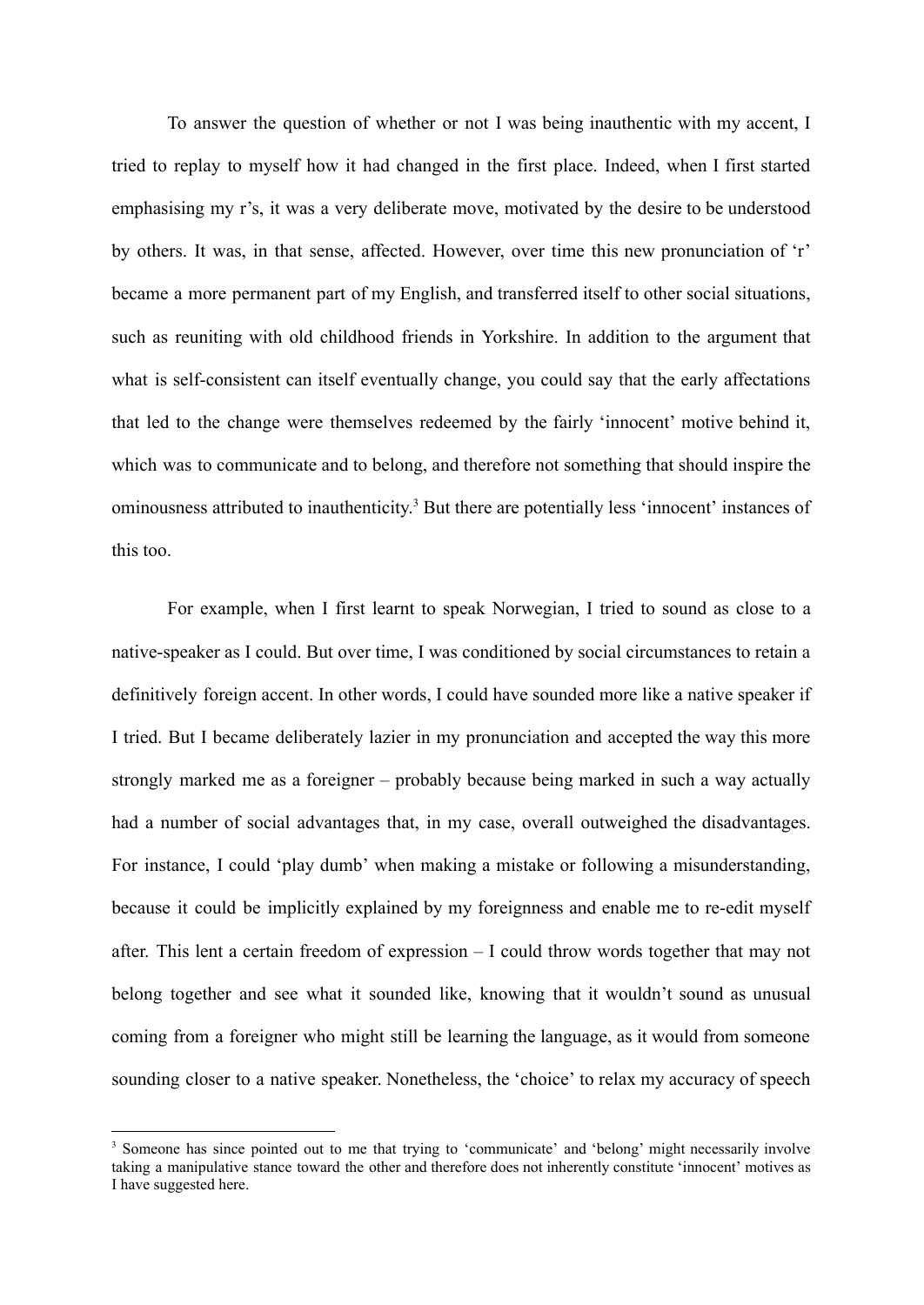and pronunciation over time became, I thought, my most authentic self-presentation when speaking Norwegian, and it allowed me to become known as a 'creative' kind of speaker; it became part of my identity.

These two examples (the emphasised 'r' and the lazy Norwegian) are being considered here because they seem to occupy a liminal space between intended and unintended, 'affected' and 'natural', so indecisively in-between the two that it caused me genuine concern at the time – was I being 'fake' or not?

#### **ii) Performance**

My supposition is that digging into the question of intentionality behind the performance of any one person's identity is likely to prove increasingly uncomfortable the deeper the inquiry goes. For example, might an academic intuitively modulate their accent, from trying to be persuasive at a conference, to trying to exhibit a loose spirit of camaraderie at the pub afterwards?

Let us call this modulation fake, affected; and let us say I too 'faked' my new English and Norwegian accents. What would *not* faking sound like? What would be the tell-tale sign of an authentic accent? Following the mention of lay theories of personality above, I imagine that some popular answers might include: *unpremeditated, not affected, not requiring any effort to perform*. But speech is a fundamentally effortful, social endeavour. How we sound when we speak is determined by social feedback: *Am I being understood when I speak like this? Am I being stigmatised in this voice? Am I perceived as interesting when I speak like this? Authoritative?* And this kind of internal questioning may very well occur consciously, or unconsciously, or alternately both, but this social feedback is what gives rise to the personal accent. Voice, one of the characteristics so intimately associated with the person, so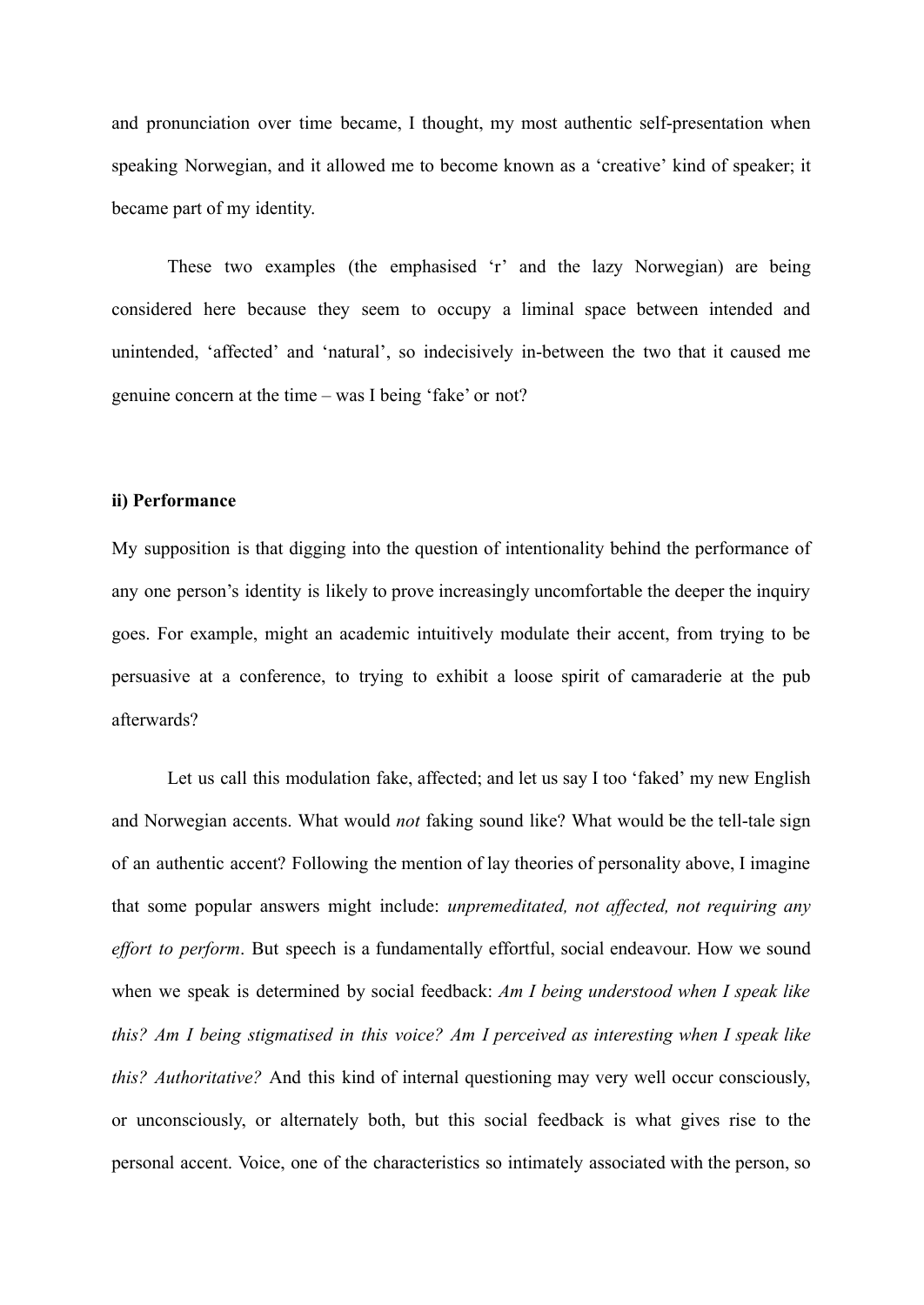often read as the personal essence broadcast from within, is in fact an instrument that is subtly tuned from without.

Speech is always in someway effortful, some amount of energy must be expended; it's just that we get really good at it over time. When we learn a new language, we are reminded of the effort required of communication – a striving. Perhaps it is impossible for me to be authentic when I learn a new language, not possessing, as yet, a self that speaks in that way. And often teenagers learning a second language in school for the first time feel awkward and embarrassed about pronouncing foreign words in front of their peers, perhaps because they feel they sound inauthentic in the guise of another tongue. Even learning our first language as infants was a striving, a constant process of social feedback and conditioning of vocal sounds. Me 'just being me', speaking as I speak, involves a constant listening out for how I am perceived and adjusting accordingly. Striving to come across a certain way in response to the social milieu seems to be indispensable to social persons, for no lesser a reason than that recognition and belonging as a means to collaboration is necessary for human survival (c.f. Harari, 2018).

What does this mean for acting? Or: where does the line between 'inauthentic' performance and 'authentic' being lie? Scholars like Arlie Hoschild have found that the emotional labour as carried out by service workers such as flight attendants involves a committed practice of deep acting in order to perform the service role and keep customers or patients at ease, and furthermore, that the characteristics performed during work hours seems to leak into other facets of life and become more permanently integrated behaviours in areas outside of work. For me, this phenomenon seems to mirror, in some ways, the pathways I traversed with my changing accent as a teenager. The striving to belong, communicate, avoid social penalties (and perhaps also gain social upper-hands), likely provides enough motivation for an individual to initiate a form of deep acting, that is, an acting which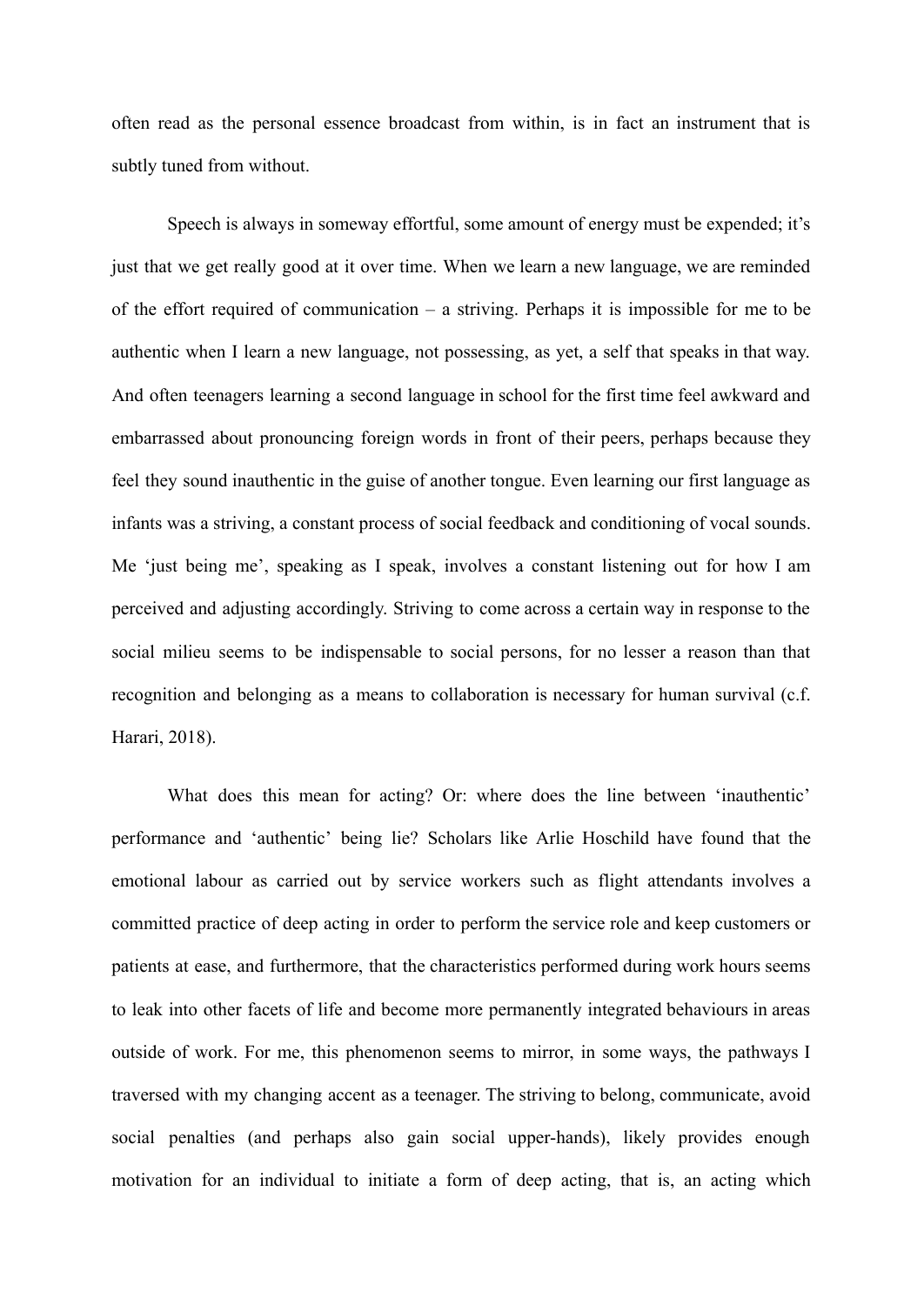'involves putting effort into actually feeling and expressing the required emotions,' or more broadly, behaviours (Lu et al. 2019). In other words: fake it 'til you make it.<sup>4</sup>

It wasn't long after I began to question my own authenticity that I began to film myself acting. Initially, these were staged as fictional interviews. I'd pose an imagined question to myself, and then answer it as someone else. But my motivation to act, to adopt other characters, was not to 'represent' another person. I have never had a target character in mind which I then worked towards 'depicting' and assimilating my behaviours to. Instead, I was interested in gauging my own relationship to feeling authentic whilst affecting behaviours I knew I did not typically perform.

Hong et al. (2000) argue that culture is not something that is 'possessed' and which influences a person's behaviour, cognition and world view regardless of the situation. Rather, culture is theorised as an internalised knowledge construct that is 'activated' if made accessible to working memory. People can internalise multiple culture constructs, but in cognition they are not activated at the same time. 'Cultural priming' has therefore been a key experimental strategy in cultural psychology, whereby activating a knowledge structure within an individual induces them to frame-switch.

I would like to suggest that my performances begin with a kind of *self*-priming, using certain simple stimuli to induce myself to frame-switch. Accent has been shown to be a powerful primer (Dehghani, 2015), and in my experience, deliberately changing my accent and then hearing myself speak in this way is enough to put me in a different frame of mind.

<sup>4</sup> I only recently came across the subject of deep acting and emotional labour through the research of fellow PhD student Erica Scourti. I am therefore not entirely sure if I am using the term 'deep acting' properly yet – and I have a feeling that it is at present largely applied to discourses on mental health and labour, and usually only referred to as a negative drain on workers. But at first glance, it seems to have something in common with the more general question of 'authentic vs. inauthentic' self-presentation. My conception of the term would be extended to include behaviours as well as emotions, and would not be fundamentally characterised as either positive or negative in kind.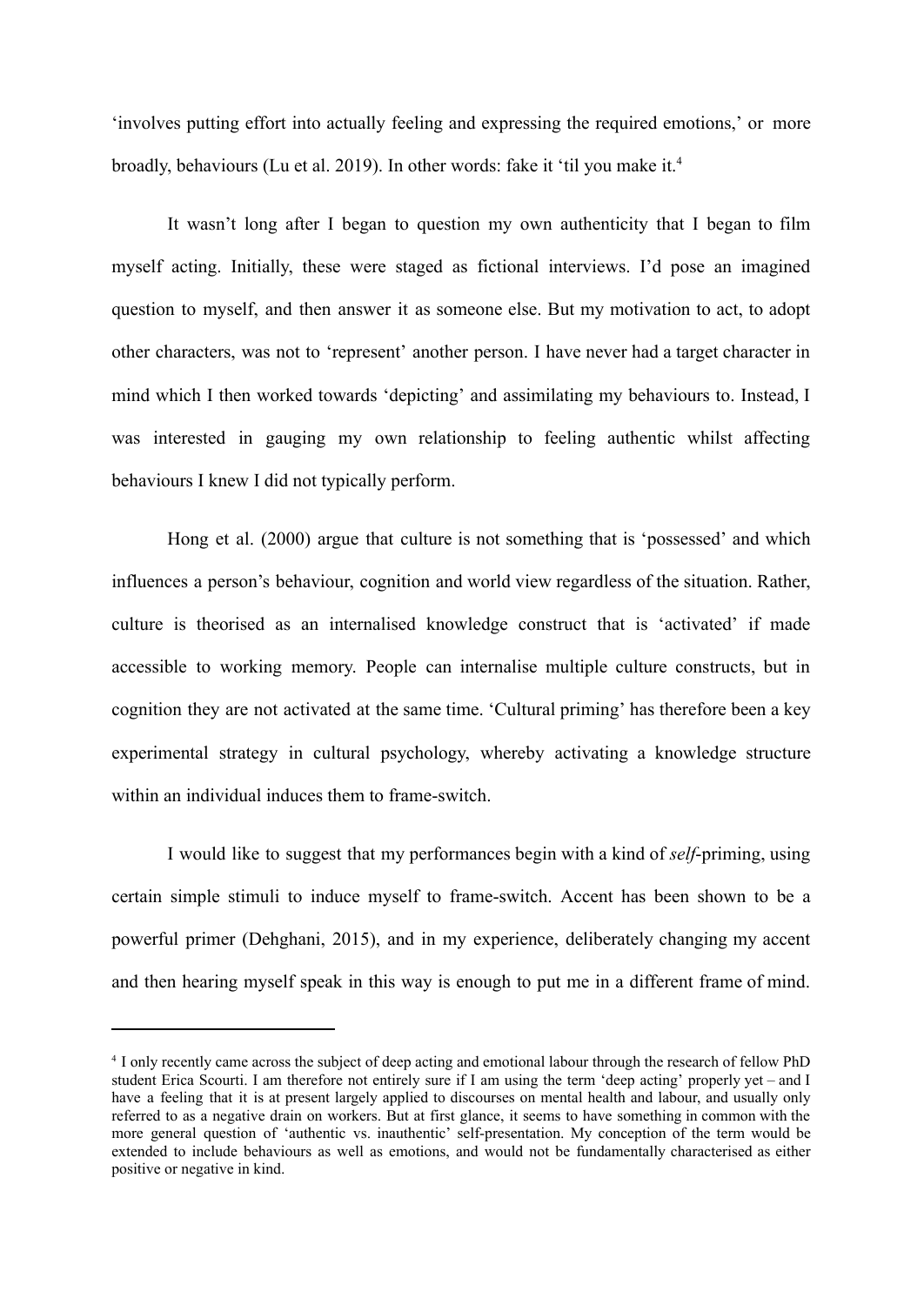However, the knowledge structures 'activated' in my performances go beyond the remit of frames I deem to belong to my own self-concept, because in performing I deliberately explore new frames (characters), to adopt in a state of deep acting.

I arrive at this state of deep acting by way of a method I've come to term 'self-estrangement'. This method, akin to the feeling produced by staring into a mirror for too long, allows me to gently dissociate from myself and become malleable to a panoply of jealous impressions, rendering me, in effect, amenable to memetic contagion (see: *Accommodating Others*). At first I was thrilled by the naturalistic effects of such acting, which seemed to produce characters of some palpable presence, and I took particular delight in the dual effect of the characters' apparent comfort with themselves and the absurd things they often said. But in addition to local concerns about the tone and manner of each character, over time the performance practice as a whole seemed to offer a non-representational methodology (Vannini, 2015) that could yield intuitions about the mechanics of self. When adopted, these intuitions seemed to hold the potential to transcend my initial concerns about the authenticity/consistency dynamic made conspicuous by frame switching, by way of reframing how I thought about being and performing in the first place.

### **Jealousy**

When I was eight years old, I watched the Disney animated film *Mulan*. Mulan was such an infectiously impressive character to me, a warrior woman who exuded honour and valour; qualities I'd typically encountered only in male heroes. I remember feeling my heart beat afterwards, and an irresistible urge to copy. I took a photo of myself shortly after watching.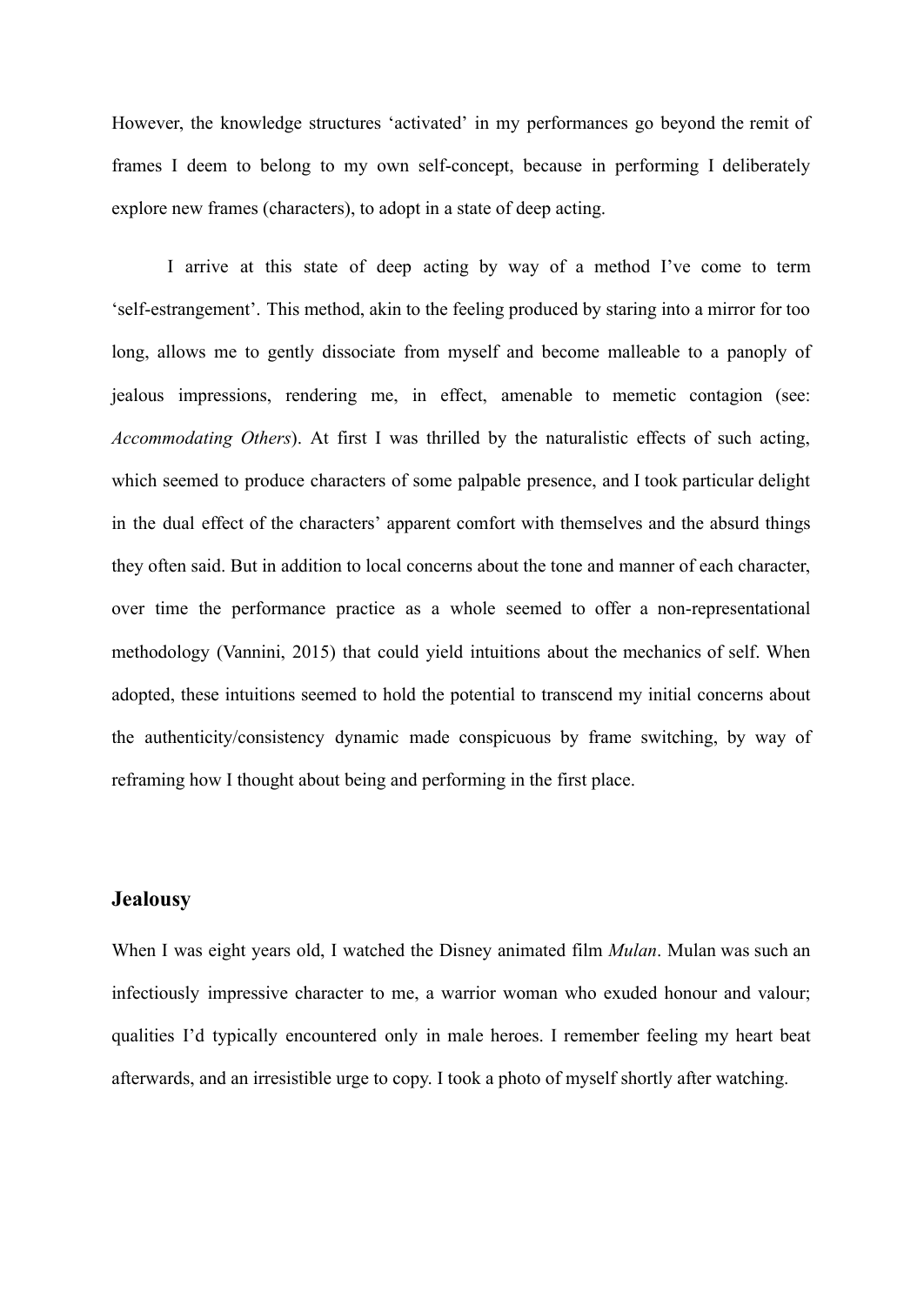

Fig 1. a. (above): *Mulan*, 1998. Still image from the Disney animated film. Fig 1. b. (below): Childhood photo of me imitating Mulan. I got the sword orientation wrong, but mutations like this are bound to happen in replication, and ultimately provide opportunities for innovation.

I look fondly of this illustration of imitation, because while copying for its own sake has sometimes been deemed an embarrassment to contemporary art, which seeks the new, the original, the avant garde, it seems to be the very thing that thrills so many artists into the state of practicing in the first place, in the same way it thrills children watching films with strong characters. Perhaps one of the motivations of art practice and the copying it entails is the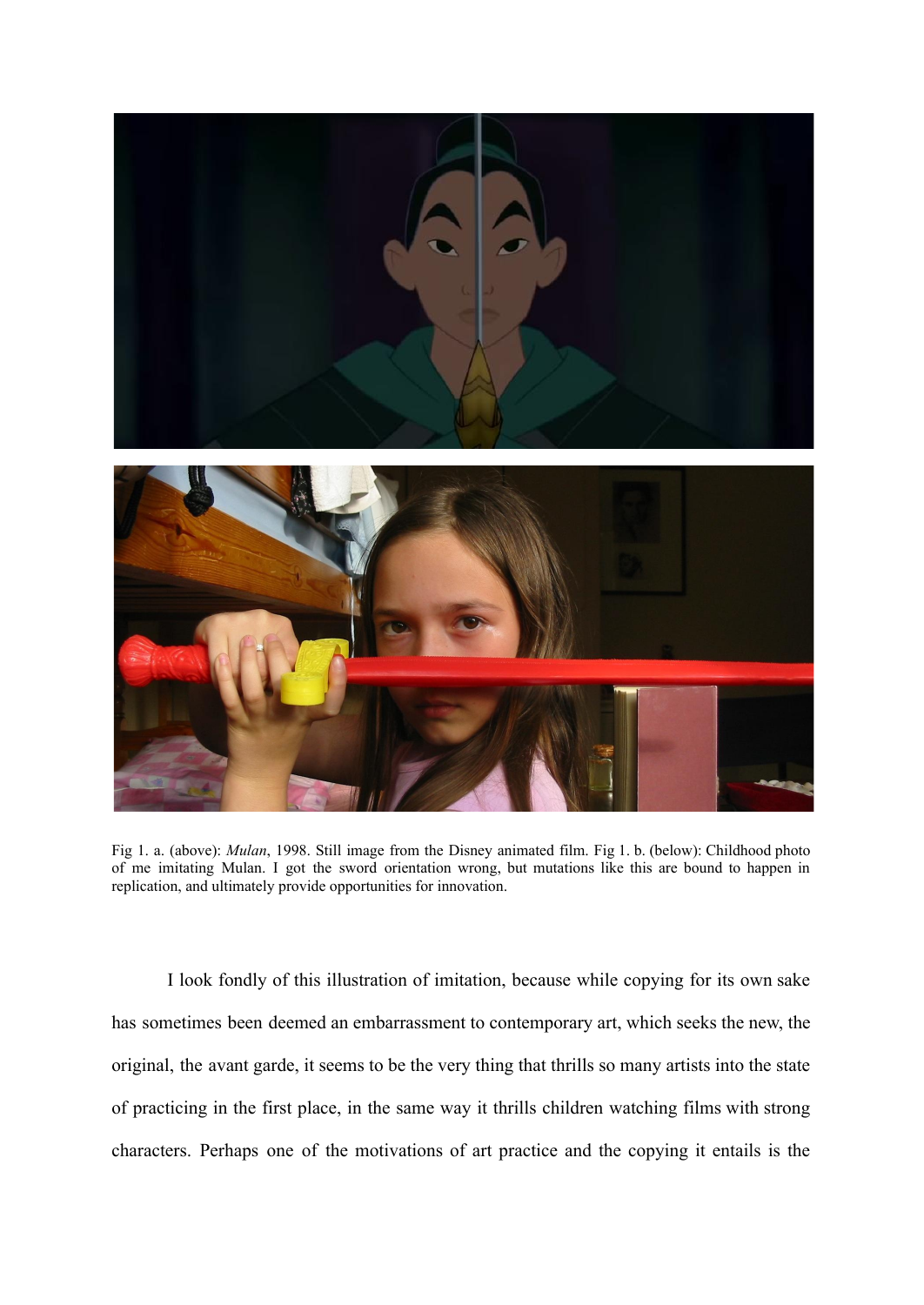attractive possibility of becoming something else. Of shapeshifting into something new, through the work that is not necessarily coming from you alone, but comes from the world outside to merge with you and reshape you. Perhaps the practice lends the artist an escape route from themselves, as when the poet T.S. Eliot writes: 'Poetry is not the expression of personality, but an escape from personality.' (1982).

Once I had made my first performances, which are all improvised out of a starting point of self-estrangement, I could watch them over on video and only then would I start to recognise clear lineages tracing back to both real and fictional persons and mannerisms that I hadn't even realised had made such an effect on me. The performances began to make me realise how easily affected I was by external character; how I seemed to be carrying with me an unexplored bandwidth of alterity all the time.

Each performed character betrayed multiple lineages which I could easily identify in retrospect, amongst likely many more which I will never succeed in tracing. Characteristics from different sources combined into one hybrid character. For example, one of my characters was a concoction forged out of (at least) Coco Chanel, my aunt, Slavoj Žižek and Catwoman's *Kitka* disguise in the 1966 Batman film by Leslie H. Martinson. I have since found that I can always trace at least several clear 'ingredients' to each performance, but only in retrospect.

My urge to practice in this way seemed to stem from a longing to inhabit, just for a moment, some quality that I admired or envied; a process that was consistently analogous to my jealousy and subsequent imitation of Mulan. Such a jealousy as this is not a bitter or resentful jealousy, but rather a discontented kind of admiration; a motivating jealousy that inspires desire. Nor must the object of this jealousy resemble a person. Here are some examples: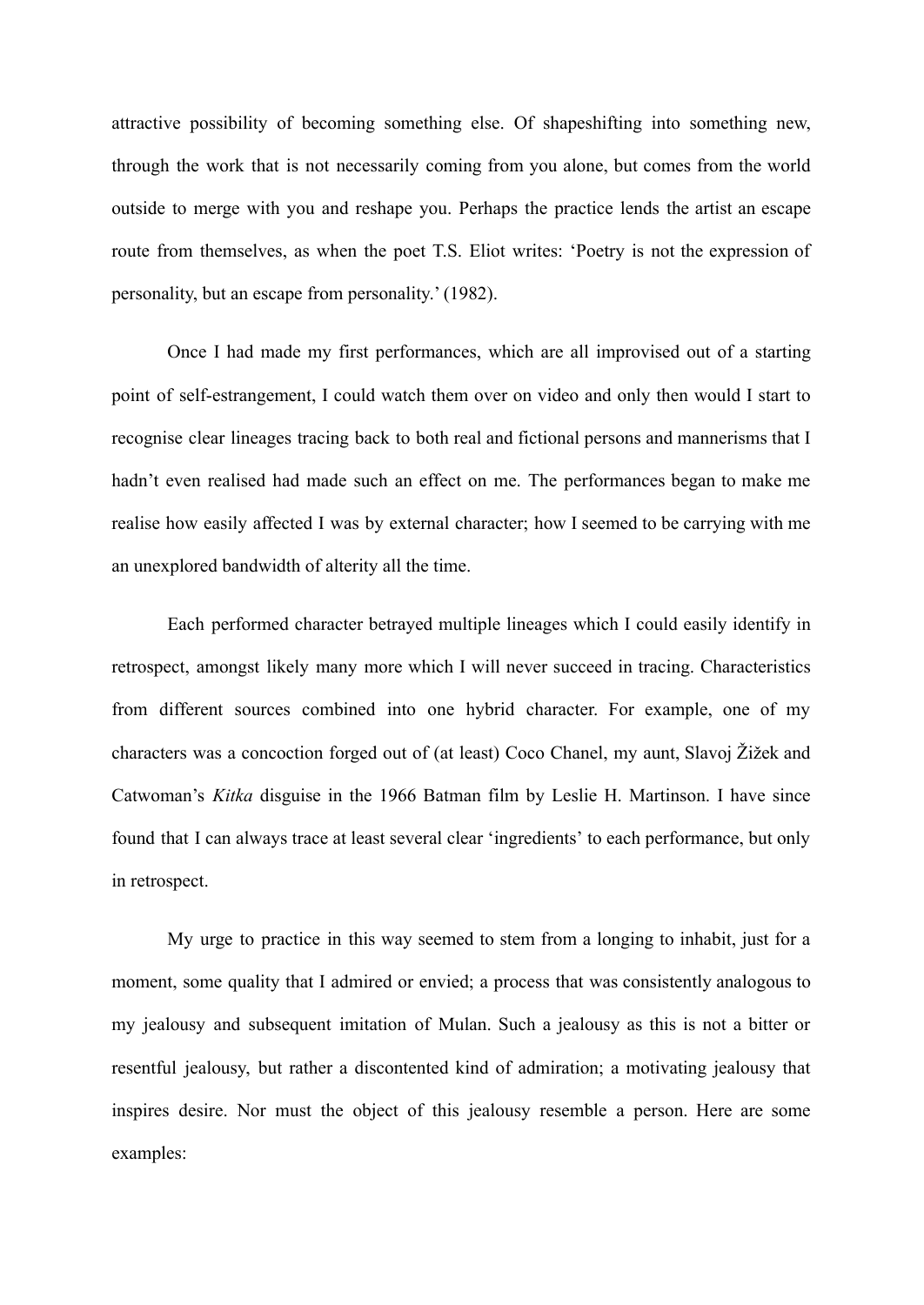- I am jealous of the tender line in Winsor Mccay's *Little Nemo*.
- I am jealous of how much humanity seems to fit into a single movement in a Pina Bausch choreography.
- I am jealous of the delightful vivacity of the bush outside my window.
- I am jealous of my friend Aiste, who effortlessly sheds expressive gestures and glances that are a treat to notice.
- I am jealous of Amélie Poulin's appreciation of mundane events, and I am jealous of that French aesthetic that surrounds her and which I was not born into.

The fact that I'm jealous of all these characters does not mean that I would prefer to swap places with them, but that I would, without sacrificing my own history and condition, desire to temporarily avail myself of a power I haven't deserved.

Within this form of limited appropriation, formulated as a personal game an artist might choose to play, I'd like to propose *jealousy* to mean the energetic or emotional state that directly precedes memetic contagion. Thus as an artist, when I am feeling jealous, I take it as a very good sign.

At this point I also want to tentatively propose *character* to mean a particularly recognisable system of memes (conceived in Richard Dawkins' sense of units of cultural inheritance, c.f. Dawkins, 1991), and analogous to what a phenotype is to a gene: the visible, singular resultant outcome of memetic consolidation. Character is that thing which is 'caught' in an instance of memetic contagion (e.g. the 'stern look with sword held across face' quality in the Mulan imitation above).

I think that jealousy and imitation paired together constitute a practice of momentarily being 'in touch' with the staggering historical proliferation of meaning upon which I depend in order to come into expression as the person I am. I am the 'outcome' of this enormous bulk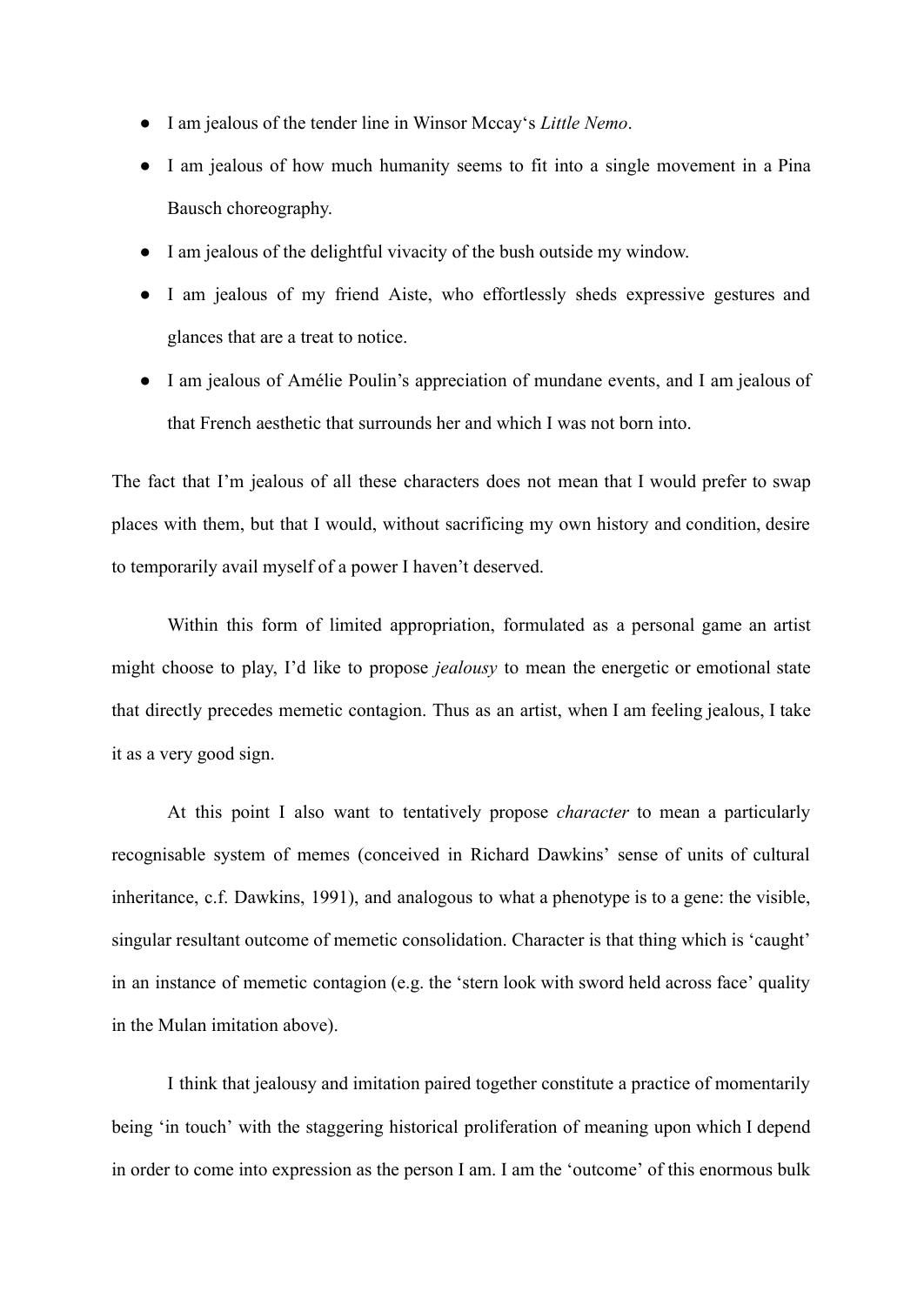of history, operating, as I write, at the frontier of its burgeoning skin, carried by its overwhelming inertia. Perhaps the practice of being jealous, and thus of being 'in touch,' provides me with a means of getting to grips with the forces that urge me forth into being the being that I am, into repeating the arguments, the passions, the disappointments of my ancestors and contributing to their common value. In a flash of a performative moment, I can glimpse my origins in a revealing synaptic spark: when I pose as Mulan, I reckon with my heritage, whilst also laying a miniature claim on my legacy.<sup>5</sup> The performances become then a sort of identity prosthesis; a becoming-other that renders me all the more familiar to myself.

# **Scripting for Agency**

One evening, in the halls of residence I resided in as a BA student, I was reading Milan Kundera's *The Unbearable Lightness of Being*. I finished the book and, closing it, was seized with such cliched inspiration as I have only heard about in folkloric tales about impassioned artists, toiling away in their candlelit garrets. Directly after, I worked throughout the night on a scripted dialogue between two fictional lovers, and didn't stop until it was finished - indeed, *as if their lives depended on it*. Such feverish creation-panic had never visited upon me until then or since; for me, the creative process is normally a more sluggish affair, coaxed out of a protracted moment of lethargy on the bedroom floor.

In particular, it was the following passage in Kundera's novel that jolted me into action. In it, Kundera-the-narrator talks about the origins of his two protagonists:

And once more I see him the way he appeared to me at the very beginning of the novel: standing at the window and staring across the courtyard at the walls opposite.

<sup>&</sup>lt;sup>5</sup> For similar reasons, I have noted artist Harold Offeh's study of the pose in his iterative performance work *Lounging*, as well as Marianne Wex's photographic studies of gendered gesture and pose in *Let's Take Back Our Space: Female and Male Body Language as a Result of Patriarchal Structures* (1979).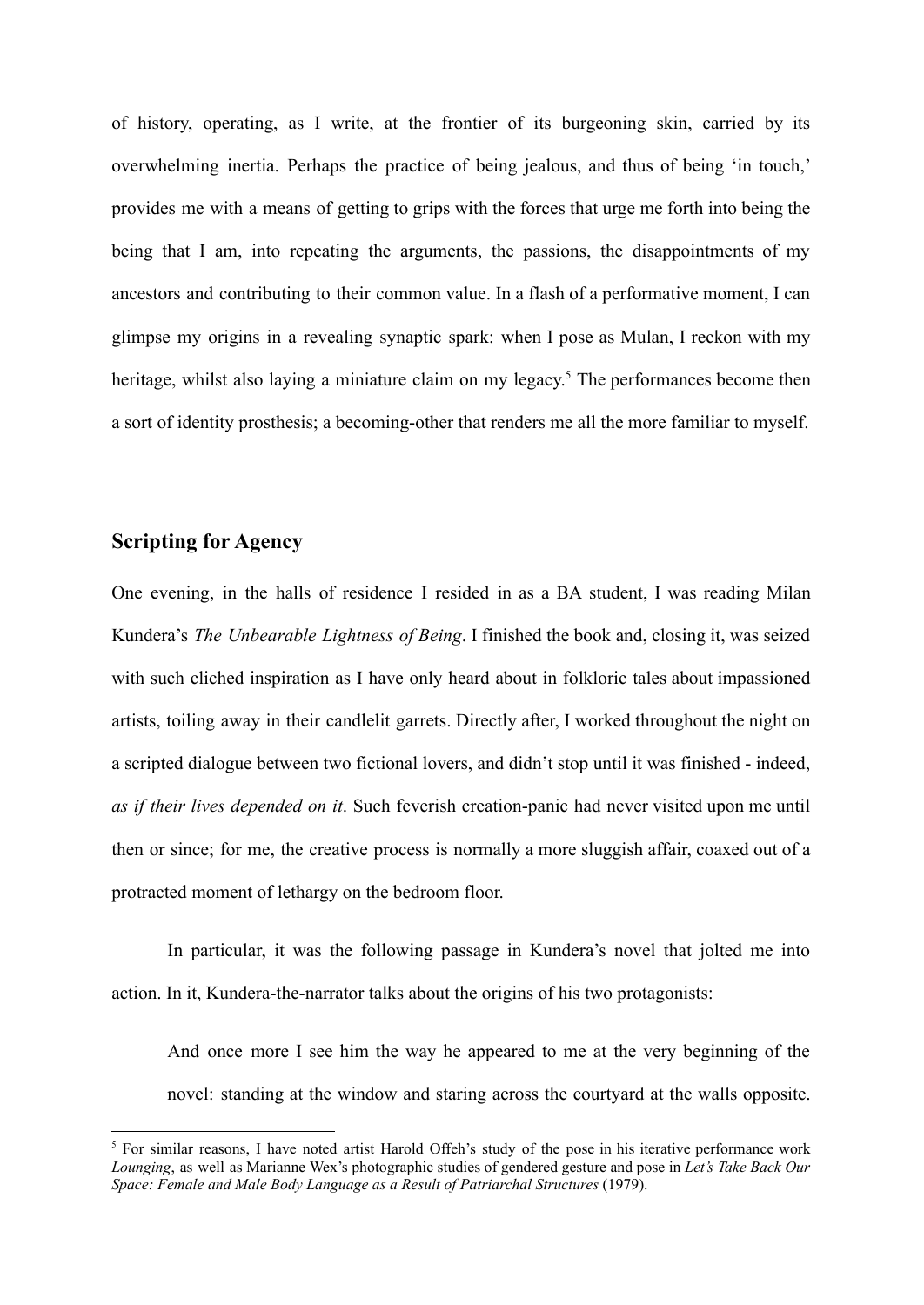This is the image from which he was born. As I have pointed out before, characters are not born like people, of woman; they are born of a situation, a sentence, a metaphor containing in a nutshell a basic human possibility ... I have known all these situations, I have experienced them myself, yet none of them has given rise to the person my curriculum vitae and I represent. The characters in my novels are my own unrealized possibilities. That is why I am equally fond of them all and equally horrified by them. Each one has crossed a border that I myself have circumvented. It is that crossed border (the border beyond which my own 'I' ends) which attracts me the most. For beyond that border begins the secret the novel asks about. The novel is not the author's confession; it is an investigation of human life in the trap the world has become.

Can characters be born? I thought, and in the same breath: can they die? The life of a fictional character seemed all at once to glimmer with significance, because by this time I had already spent a few years cohabiting my mind-space with my own fictional characters, and certain similarities between my own life and my characters' had begun to present themselves which were difficult to shake off. I wondered how important Kundera's distinction between 'born of a woman' and 'born of a situation, a sentence, a metaphor' was to my understanding of my own origins and legacy. Was I not too composed of formulaic components that together delineated the range of behaviours you could expect of me, and were not these components a kind of unit of 'character' which I had inherited, which I had adopted in exchange for becoming a person?

Kundera was writing characters, and yet wrote about them as if they were people; people whom he could never be and yet who were also his kin. Kundera's protagonists were comprised of *his* jealousies. In the passage, for me the author stands irrevocably side-by-side with his protagonists, cohabiting the page with them, and together character and author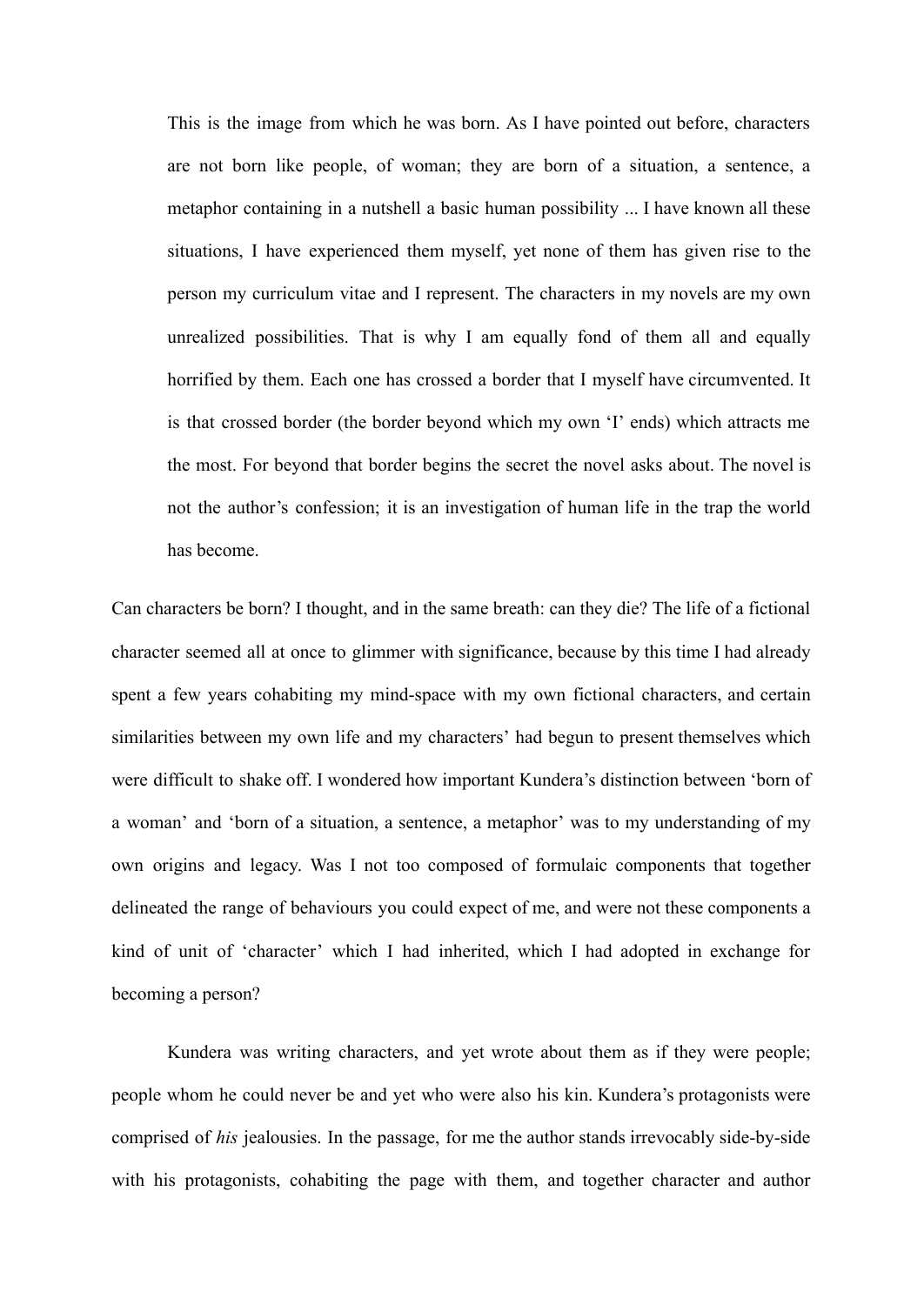comprise two kinds of ghosts. One of the things I burned to know after reading the novel, was precisely *how* different in kind these ghosts were.

Writing, too, presented itself with some significance. In the section above on performance and authenticity in frame switching, I mentioned that one of the aims of this project is to question the association between *spontaneity/consistency* and 'authenticity', and between *premeditation*/*inconsistency* and 'inauthenticity'. While my performance work, via the inhabitation of different characters, had hitherto permitted me to experiment with *consistency* as a variable in my authenticity, I had still relied on the improvisational nature of these performance works. In other words, I intuited that it was necessary to always arrive at the works spontaneously if I wanted my characters to come across as authentic, invested, or otherwise 'real'.

On the contrary, after reading Kundera's novel, I thought about the role of scripting, writing and staging in the emergence of agency and agents. A common understanding of their relationship, I felt, was that scripting implied a determinism that was *at odds* with the autonomy of an agent, as suggested by the following advertisement, which I spotted one day whilst walking through the wormholes of the London Underground:



*Poster for a touring live show by Joan Collins, September-October 2016.*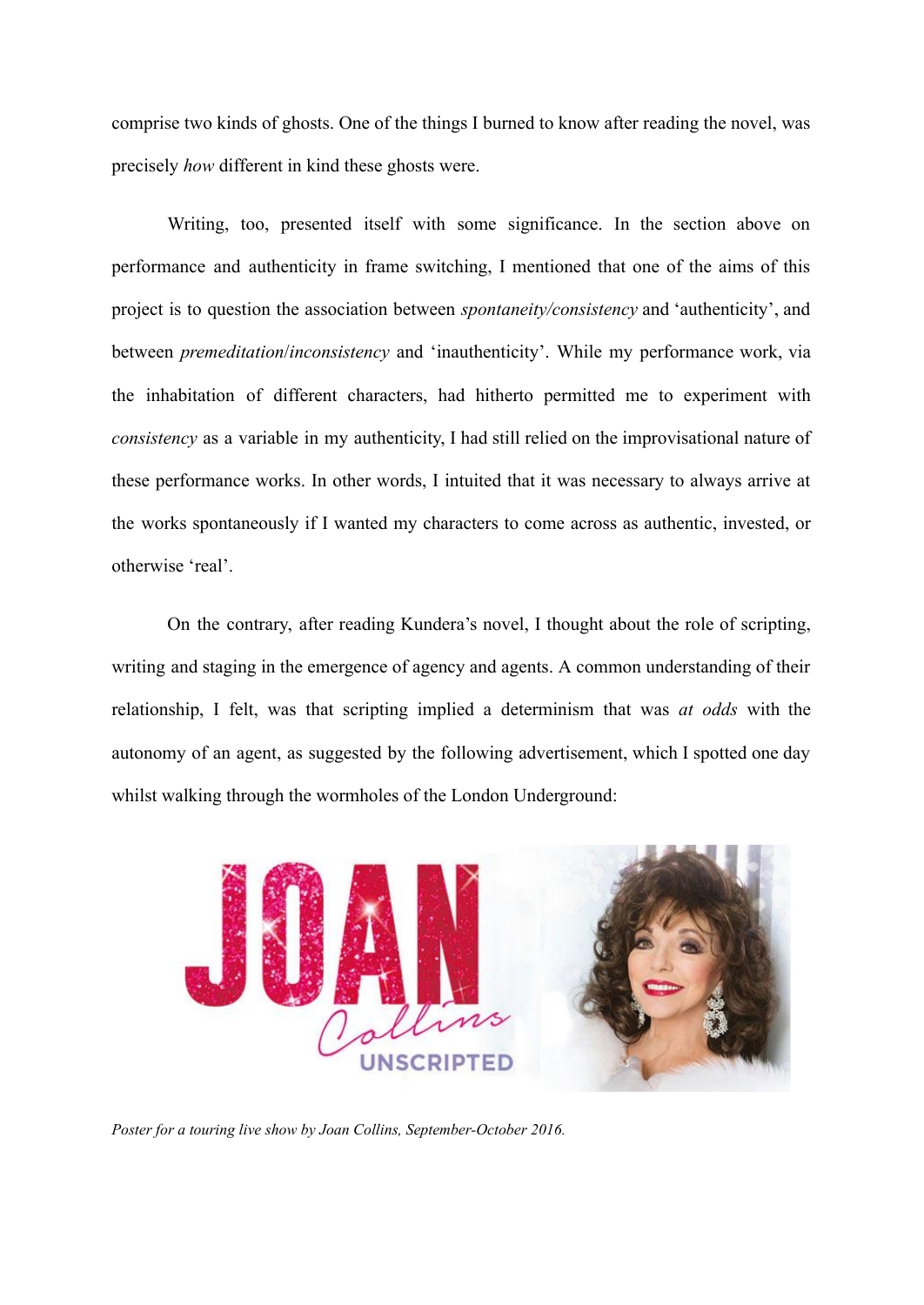The advert seems to invite fans to join Joan Collins as her more authentic self, divorced from her 'scripted' character in *Dynasty*, to ask her anything ('within reason').<sup>6</sup> The event itself is advertised as an evening of spontaneous Q&A with the diva herself, as if its 'unscripted' nature lent greater credence to the authenticity of her self-presentation. And of course, a significant value must be attached to this, since it forms a principle selling point in the advertisement.

Is scripting necessarily at odds with agency? As I have argued previously (Rankovic, 2016), the role played by *genetic* scripts in the 'playing out' of biological creatures, or the way in which *computational* code promises to form the textual substratum of prospective artificial minds, seems to suggest otherwise. What if, as in these two examples, writing, text, or script were not only compatible with agency, but a key ingredient in it?

I would later come across philosopher Daniel C. Dennett's *Freedom Evolves*, which puts forward a compatibilist argument – not only in favour of scripting and agency – but more generally, in favour of the compatibility between determinism and freedom. For me, the book's most compelling arguments (or rather, to use Dennett's formulation, *intuitions*) for this seemingly counterintuitive compatibility were threefold:

● 'Freedom', the autonomous willing, wishing, and doing particular to living creatures and possibly variable in kind and degree across different species, need not be conceived of as a universally stable property that a being either possesses or does not possess. It could be an emergent phenomenon, and it could be one of the many innovations of biological evolution, like flying, seeing, mating, or camouflaging. Evolutionary theory provides us with a mechanism that could account for the emergence of freedom from blind and deterministic origins.

<sup>6</sup> From one of the show's trailers. Viewed 11 June 2021 at [https://youtu.be/uG7IUTPMcXA.](https://youtu.be/uG7IUTPMcXA)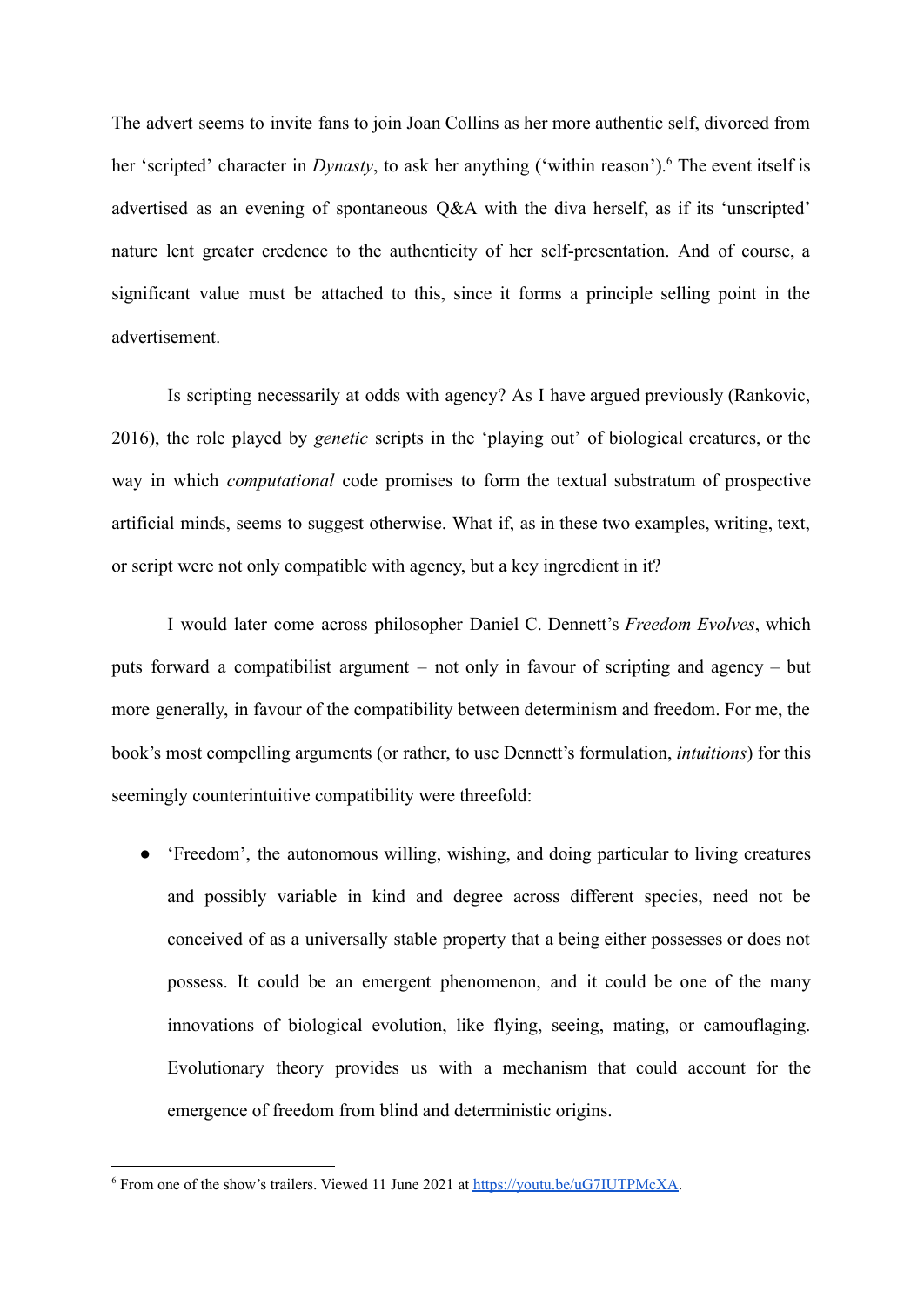- Cellular automata can help us to intuit the emergence of 'freedom' from deterministic origins. Cellular automata are simple, rule-based universes usually comprised of two-dimensional cells in a grid. They form a branch of mathematics and computer science that lends itself as a means of intuiting the relation between the 'laws' of a world and its resultant complexity. Dennett draws our attention to John Conway's *Game of Life* (reproduced here for interactive fiddling: [https://playgameoflife.com/\)](https://playgameoflife.com/), a cellular automaton that gives rise to categorically different phenomena at higher levels of organisation. In this world of ON and OFF cells governed by a single, simple law, emergent phenomena like movement, exploding, and 'eating' appear, and the community that tinkers with the program have had to invent an extensive vocabulary for the types of 'characters' that recur in the Game of Life as a result of the inevitable computation of initial state cells. These emergent characters and phenomena seem at once dependent, and eerily independent, of their cellular substratum, and serve as a useful way of witnessing the unique relationship between sub- and superstrata: a 'relationship without a touch.'<sup>7</sup> I should also mention that the *Game of Life*, as well as many other cellular automata, have been shown to be Turing-complete, meaning that they can theoretically house a universal computer that can perform any computation (c.f. Wolfram, 2002).
- Finally, Dennett offers the provocation (and I paraphrase): *Besides, would an indeterminate universe necessarily secure the freedom we might otherwise suspect is lacking from a determinate universe? What reassurance could a pinch, or jolt, of randomness (indeterminacy) add to our search to reassure ourselves of our free will?* (If I can add a further provocation, I think that the humanities are today prone to sometimes placing too much hope on 'quantum' indeterminacy in this regard, and at

<sup>&</sup>lt;sup>7</sup> The 'relationship without a touch' is a term I'm borrowing from artist and programmer Milos Rankovic through personal correspondence. It is used to describe the simultaneous dependence and independence of a superstratum to its substratum, a ghostly interaction analogous to a mind's relationship to its constituent atoms.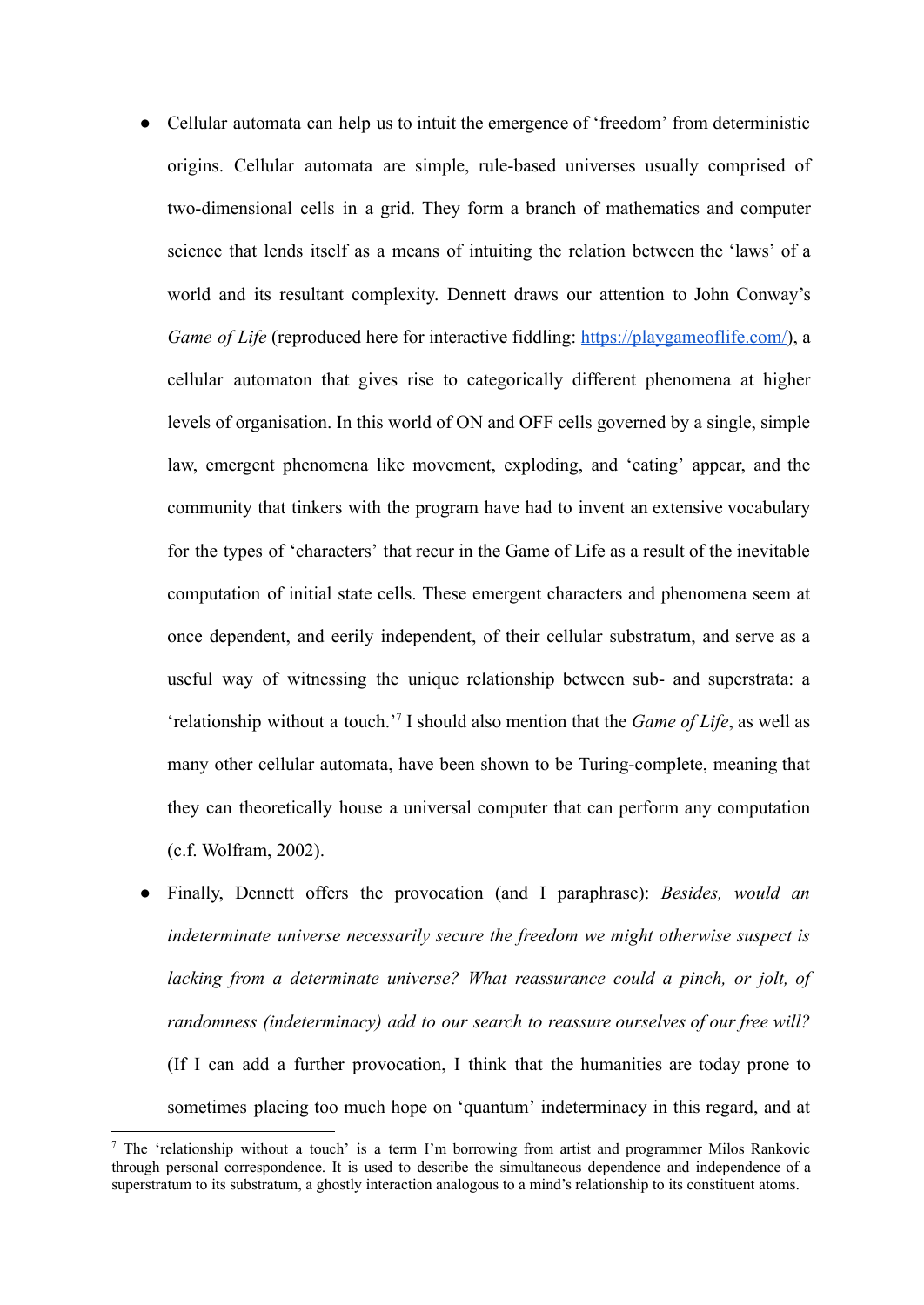the same time, too readily abhor the term 'determinism', based on the assumption that deterministic underpinnings necessarily translate themselves upwards to higher levels of organisation. There seems to me to be a lack of intuition here, which I am still trying to get to grips with myself, about the 'relationship without a touch' between sub- and superstrata).

At the time of reading Kundera, and of engaging in the impassioned creation of my play script *A Ritual Resuscitation of Eternal Lovers*, I had not yet encountered Dennett or other 'compatibilist' theorists. But against the backdrop of a growing interest in artificial intelligence, $8$  I became fascinated in the idea of abstracting the notion of 'text' from the biological text of DNA (in the case of organic life), and from the computational text of code (in the case of contemporary AI models), to think more generally about the role of scripting in the creation of autonomous agents, and what this could mean for a storyteller like myself, whose practice has been striving to employ its use of words toward the Frankensteinian ideal of making fictional characters 'come to life.'

*A Ritual Resuscitation of Eternal Lovers* is a play script designed to be read aloud by two readers playing the part of Rosa and Lawrence, the 'eternal lovers'. It takes about fifteen minutes to read, and the people invited to perform the text will not have read it beforehand and will know little about it. The doubled configuration of reader (computer) and character (script) allowed me to treat the script as a kind of software that can be 'played out' across the readers, which form its substratum.

In the dialogue, the characters Rosa and Lawrence discuss the space of their lives, which they experience as a kind of episodic 'falling sleep' and being resuscitated (with each

<sup>8</sup> I wrote my script only a few months before AlphaGo's legendary victory over master Go player Mr Lee Sedol in March 2016.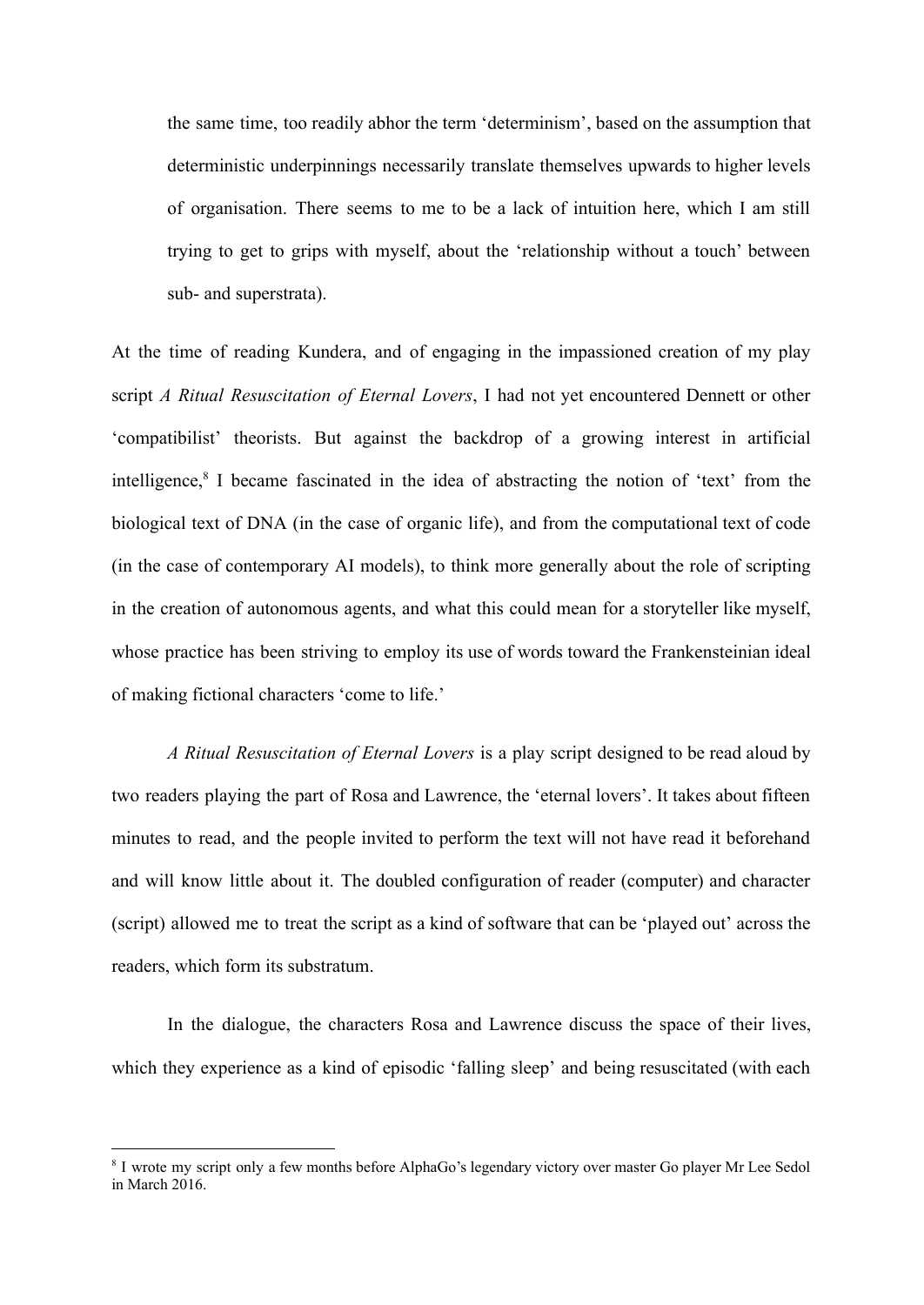new reading).<sup>9</sup> As the readers read the script, they too slowly realise that their mouths, voices, bodies and consciousnesses have been hijacked by the fictional characters; that they have become vehicles for the lovers, who are otherwise handicapped in their lucidity by way of the silence of the page. Sometimes the reader's creeping smile, or stumbling mispronunciation, will undermine the presence of the characters – the reader momentarily comes to the fore – and when we as the audience are watching the reading take place, we perceive four people, not two. The idea was that with each renewed reading, the two characters would increasingly come into their own; that a certain quality would emerge across idiosyncratic readings that we, as onlookers, could recognise as only Rosa and Lawrence; beings with peculiar arrangements for the 'playing out' of their consciousnesses, but beings nonetheless. A trailer of the project can be found [here.](http://rosa-and-lawrence.life/)

That project opened up a world of possibility for me, in which scripting could be embraced as a material for coaxing agents 'out of thin air'. Of course, Rosa and Lawrence were not coaxed out of thin air, but out of that same staggering historical inertia from which I too have been coaxed. They are not only Rosa and Lawrence; they are also Tristan and Isolde, Romeo and Juliet, and all the other star-crossed, doomed lovers. And I am all these too, I house their quiet rhythm somewhere within me.

However, as I pursued the play script as a obvious form (I thought), in which determinism and its resultant freedom could be made to play out, I came to a twist in my thinking, which brought me to this project. I have framed this section of the Contextual Review by saying that the idea to 'script for agency' came about as I came to question my reliance on 'spontaneity' and 'improvisation' in the video character performances (*Vernacular Spectacular*) as a means of generating characters with a life of their own. But

<sup>9</sup> There's a great instance of this in Bo Burnham's latest Netflix special, in which the comedian's sock puppet laments its existentially impoverished existence and implores Burnham not to send him back to oblivion as a punishment for singing a series of Marxist revelations about the state of the world today.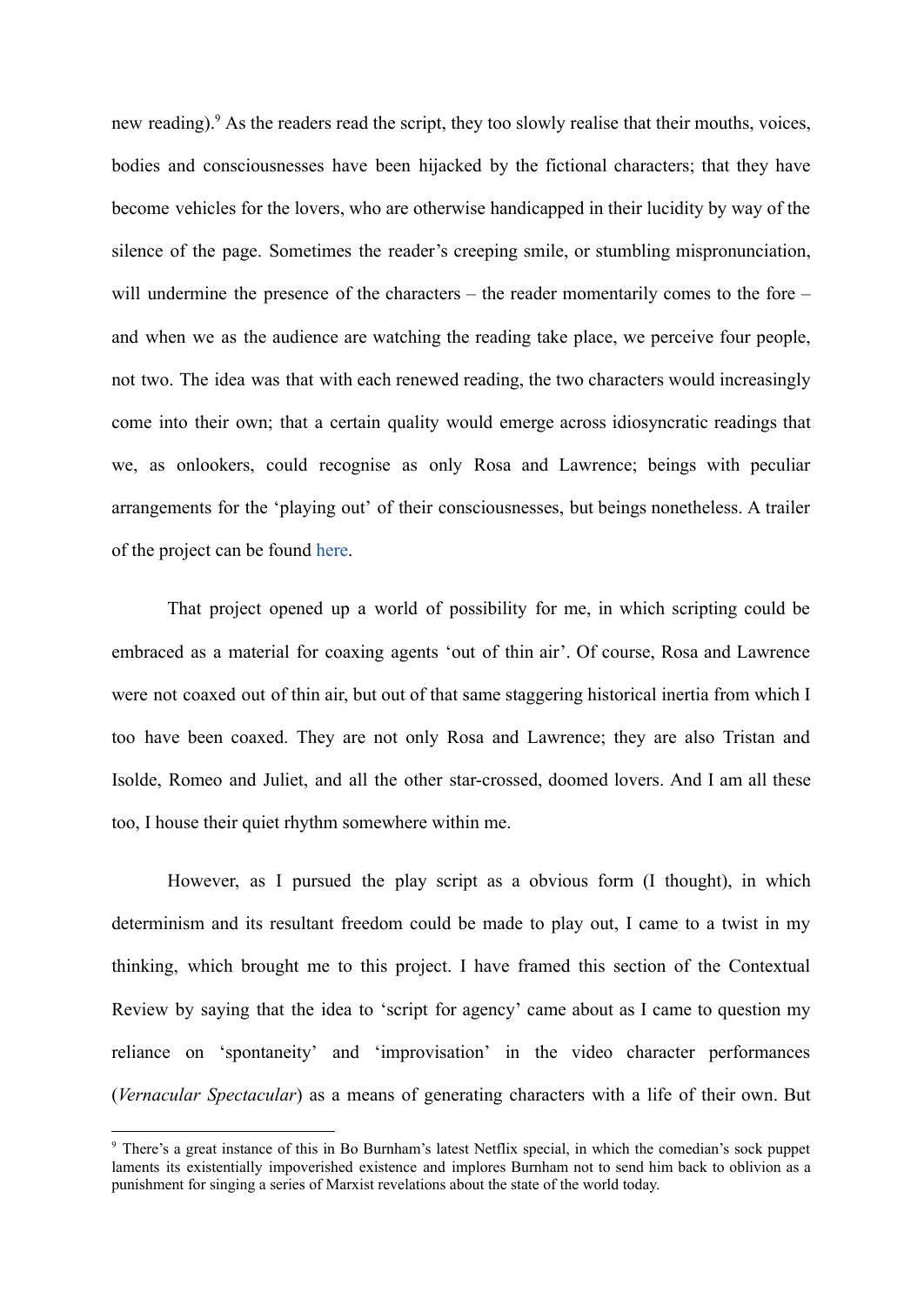after writing a script like *A Ritual Resuscitation of Eternal Lovers* and determining every word uttered by the characters via their reader-vehicles, I began to ask whether the very distinction between my 'improvisational' oral writing in *Vernacular Spectacular* and my 'premeditated' script writing in *A Ritual Resuscitation of Eternal Lovers*, was in some crucial way a false dichotomy. Certainly, oral and scripted writing seemed and still seem each to profer distinct writerly possibilities for me, but could they really be said to be *either* improvised or prescribed, and what was the distinction I was trying to name here?

Following Conway's *Game of Life*, in which gliders glide, blinkers blink, and edge shooters shoot with their own pixellated brand of *joie de vivre*, I was led to think about the very scripts that possibly underlied and governed my 'spontaneity' when orally devising characters and stories using my own person in *Vernacular Spectacular* performances. Judith Butler's formulations of gender identity as interpellated by social scripts and institutional speech acts, as well as Foucault's *Archeology of Knowledge* as a broader gesture toward the evolutionary inertia behind each personal 'expression', in turn seemed to back up the idea that spontaneity in writing (or more broadly, the spontaneity in being a person) is only ever an iteration, the result of an individual-communal *repertoire*.

As a concept, *repertoire* seems to transcend the spontaneity/prescription dichotomy by inhering both a momentous, driving past, and a unique and vivacious present that is phenotypic to that underlying inertia. In this project then, I recognise the orally improvised performances that form its principle outcome as the surface expressions of a repertoire, in some ways *both* scripted and spontaneous.

As already apparent in Butler and Foucault, in addition to the matter of writing fictional characters, this problematising of the distinction between 'spontaneity' and 'premeditation' begs a further question more broadly applicable to the phenomenon of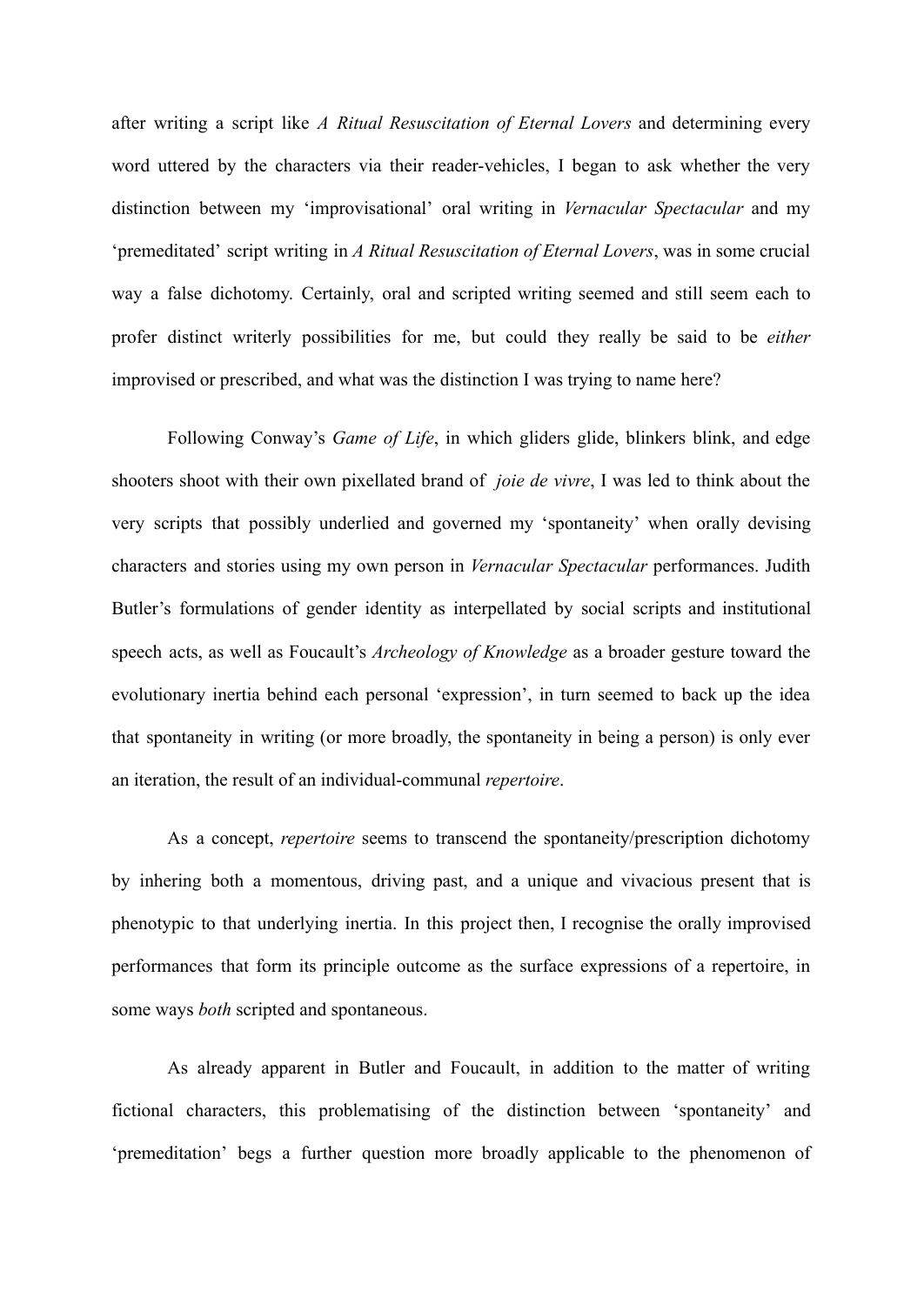persons. In the first section of this Contextual Review, I wrote about the association commonly drawn between 'spontaneity' and 'authenticity', and 'premeditation' and 'inauthenticity'. What then, does the problematisation of spontaneity versus premeditation mean for the day to day self-expression of persons? Are persons too a kind of repertoire? Can my performances touch on this distinction and make it conspicuous enough to critically and intuitively engage with, in the space between performance and being? Indeed, I would like to know if there could be a way of appreciating myself as a being that is both scripted and free, and free *because* I am, in a certain sense, scripted.

In closing this section, the final point I'd like to revive for discussion later in the thesis is the proposition that text has a role to play in agency; that something about its body or mechanism might be conducive to the coaxing of agents, as when Jacques Derrida remarks, 'To write is to produce a mark that will constitute a kind of machine that is in turn productive...' (1982, 316), in tandem with his wider theorising on the deferral and co-constitution of meaning in text.

The next and final section of this contextual review will attempt to gather the various questions and areas of study touched upon so far, into a characterisation of a field I propose to be called 'Mechanics of Self' or 'Self Mechanics', which concentrates the ideas that form the principle resources of my performance practice.

#### **Mechanics of Self**

Perhaps one of the most underappreciated challenges facing humanity in the near future, to paraphrase one of the points in Yuval Noah Harari's *21 Lessons for the 21st Century*, will be the fact that we do not as yet have the philosophical tools to cope with the paradigm shift that will result from the arrival of advanced artificial intelligence, machine learning and deep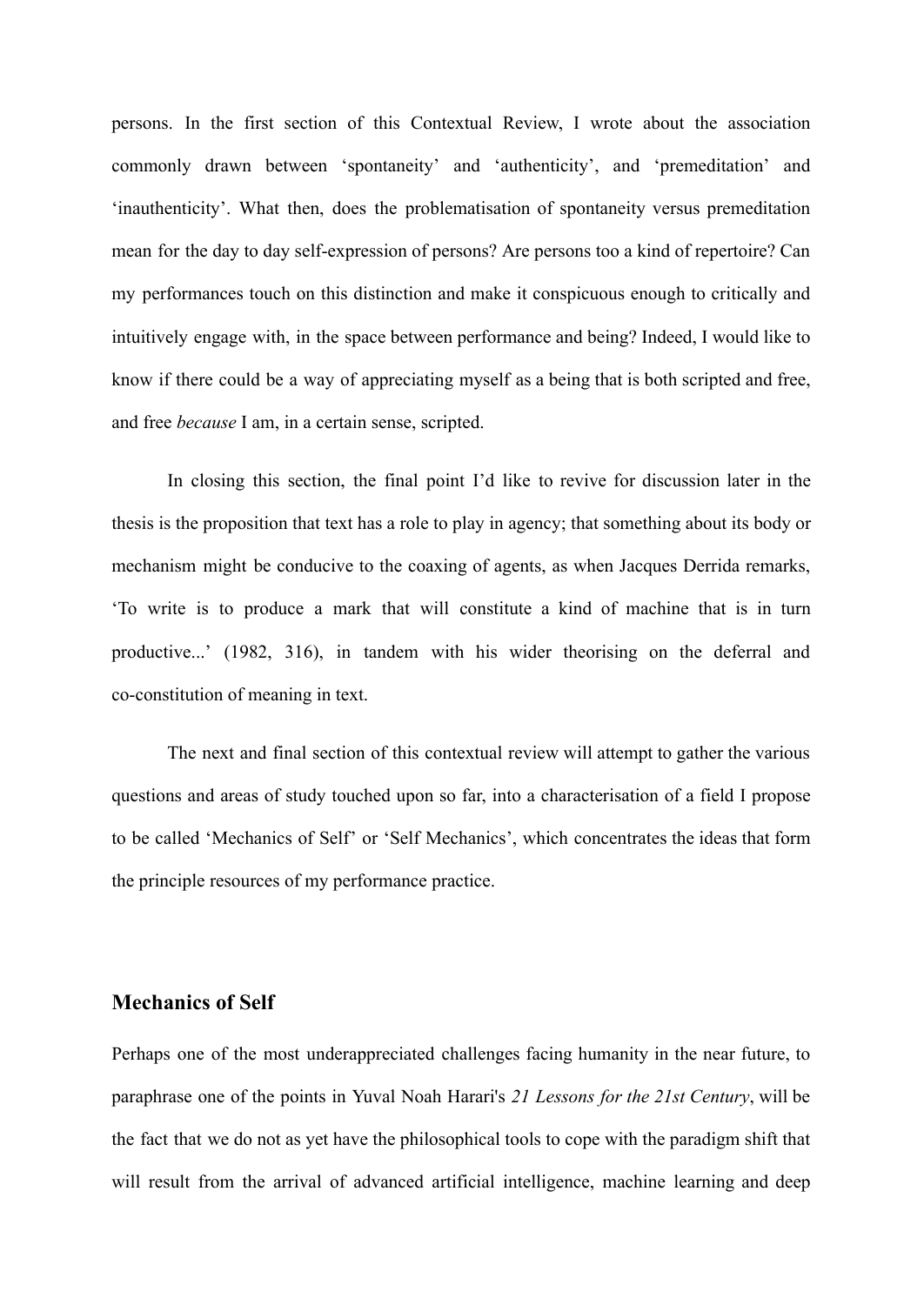learning technologies. Harari makes the point that, even putting aside the dystopian scenarios (which we are already facing today, in which a few elites manipulate the masses by leveraging their asymmetrical access to data and the processing power required to take advantage of it), there is a much more profound problem to consider about AI, which troubles the very foundations of what we currently think it means to be a human being. A problem so daunting, that it is hard to decide whether or not it really is a problem; and yet this decision alone will mark a turning point in how humans understand their own identity as a species and even the purpose of their lives.

To illustrate the problem, Harari urges us to stop imagining dystopian futures for the moment, because however painful and plausible these possibilities may be, they are recognisable. Put aside Orwell's *Big Brother* and envision instead something more along the lines of Huxley's *Brave New World*: a utopian future in which our AI technologies are benevolent systems that are only able to act in our own interests (as both individuals and communities) and in which no bad actor, whether human or machine, can use them to manipulate others. In this scenario, artificial intelligence becomes a wisdom machine that (like Google Maps) becomes increasingly unfeasible and undesirable to do without, and which will very intelligibly be able to assist in all levels of daily decision making: from which music to listen to, to whom to marry.<sup>10</sup> In this utopian scenario, AI would be influencing human lives in ways that makes them feel happier and more fulfilled; it's just that machines will have had a principle role in providing the wisdom required to achieve this, since AI will be able to understand individuals better than they understand themselves (something which is already being keenly felt; c.f. Fry, 2019).<sup>11</sup>

<sup>&</sup>lt;sup>10</sup> Harari points out that even a dictator, in this scenario, becomes increasingly dependent on AI-informed decision-making and thus is not like his predecessors – the principle agent of a nation – but like everyone else, gradually forfeits his agency to a machine who, again, is there to act in the dictator's own interests.

<sup>&</sup>lt;sup>11</sup> For example, in her book, Fry relates a case where the parents of a teenage girl sued a firm for mistakenly sending her advertisements for pregnancy-related products as a result of a recommendation algorithm. The algorithm turned out to be right: their daughter was pregnant, and it 'knew' this before anyone else even suspected it, merely based on her online data trail.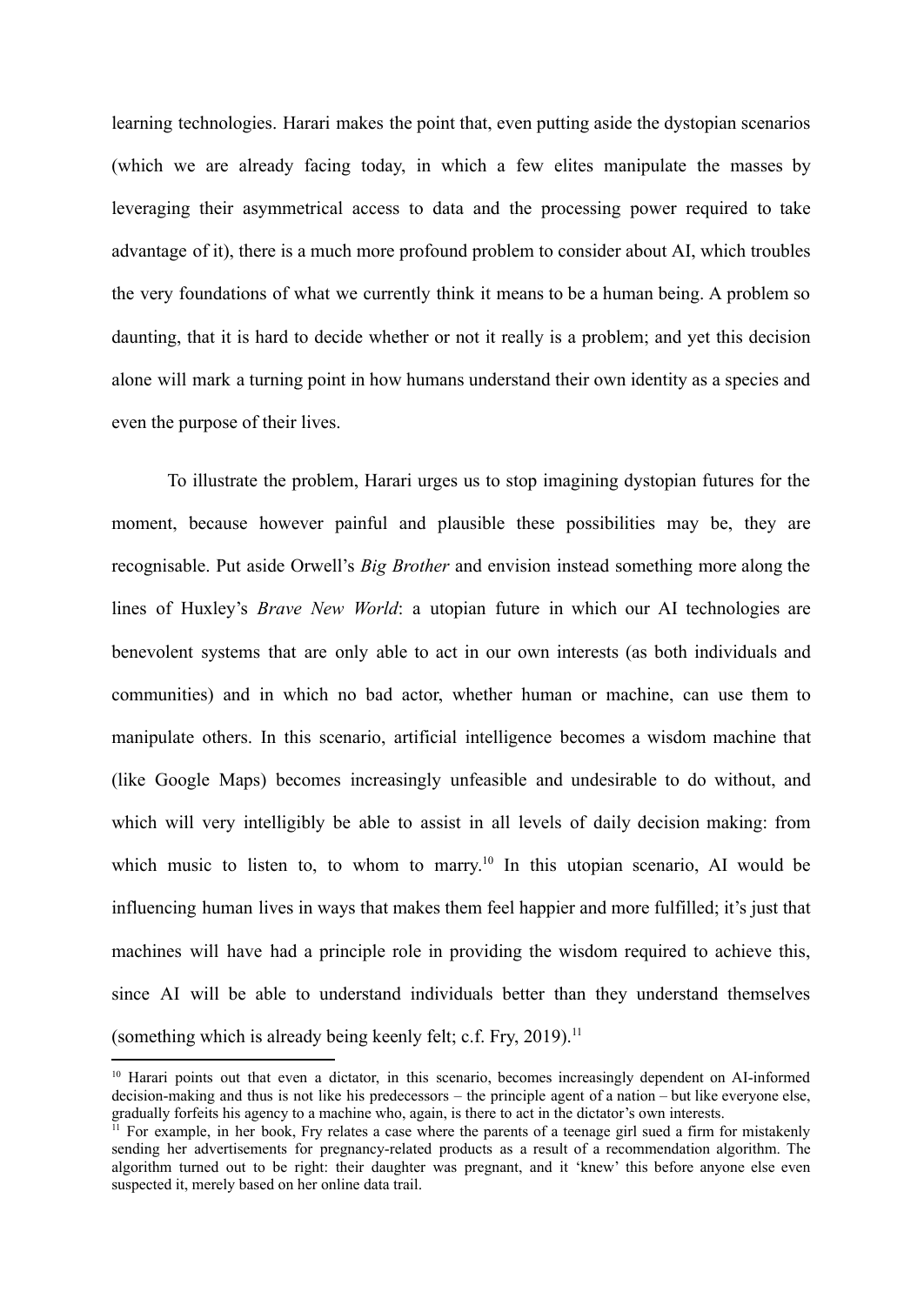Who or what should be the final arbiter of human decision-making and goal-setting? asks Harari. It used to be the gods. Currently, it is human feelings, following humanism and the rise of secular capitalism. But soon, even deciding on such determining questions as 'what is in my/our own interest?' will become increasingly relegated to AI, unless we decide otherwise and take steps toward some as yet unimagined alternative. Technology never was 'merely a tool', yielding passively to the wielder's will; it always shaped the language of willing itself. However, AI promises to fundamentally upturn our understanding of human agency.<sup>12</sup> The philosophical tools that are lacking in order to approach this 'problem' (or to even determine whether or not it is a problem) is being described by commentators like Harari as a sorely needed technology for facing the most profound identity crisis our species will have ever encountered.

My own leanings regarding this problem, which fascinates me simply as a person who might live to see these changes occur, lie in the question of how we *already* think about the nature of human agency, before the prospective influence of AI. I would like to know, amongst other things, *why* it is that we might find the prospect of living with such overqualified AI's as these so troubling, and whether it has something to do with the assumptions that currently underlie our day-to-day understanding of ourselves. Even more curious, I think, is just how our current intuitions about the workings of such notions as 'person', 'self' or 'agent' – the implicit, unconscious schemas we draw upon as representations of our own functioning – can inform something so profound as, for example, how we mourn the dead (the lost persons). After all, we must have some idea of *what* it is we have lost.

 $12$  In my opinion (probably because art is the human endeavour I value the most), the best examples that currently exist in this regard are the technologies that began emerging from OpenAI since 2019, notably GPT-2 and GPT-3, language models capable of writing coherent and often witty prose, and StyleGAN2, a generator of realistic but imaginary images (notably of human faces), developed by Karras et al. and Nvidia and demonstrated at [http://thispersondoesnotexist.com.](http://thispersondoesnotexist.com)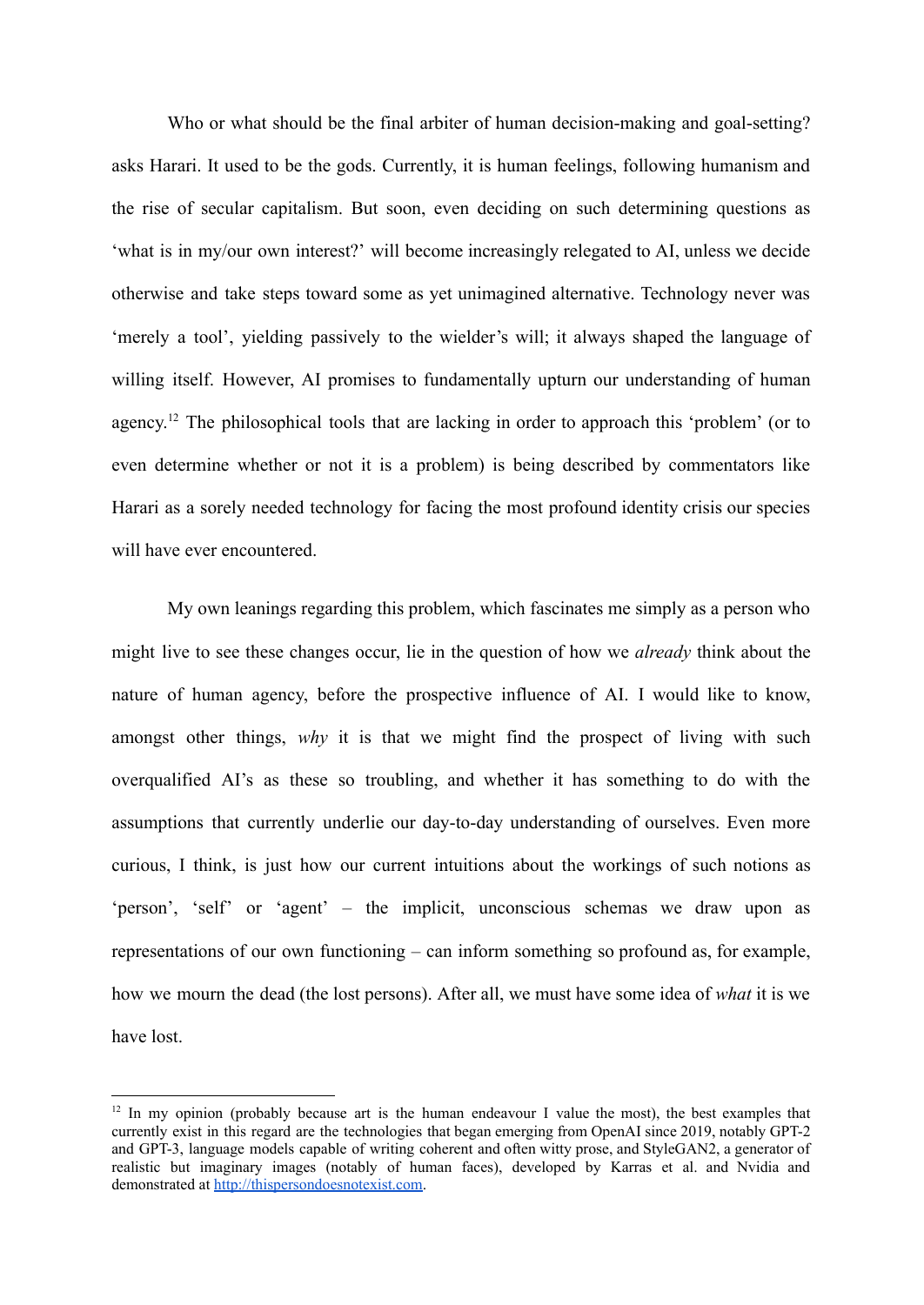As such, there exists an aesthetics of self, a manifest image which economically surmises a given model of the mechanics of self, and though this aesthetic may vary in kind across cultures and time, it is always consequential, and permeates the most intimate realms of being human. In the present age, the question of AI merely brings the question of *how self works* to light, to a state of urgency, even though 'know thyself' is a mantra as old as philosophy. One of the cliches about art is that it reflects the human condition; but that human condition very much depends on one's underlying beliefs, models and theories about the mechanics of self.

'Mechanics' and 'aesthetics' may be another distinction worth reassessing, in light of epistemic perspectivism (c.f. Haraway, 1988) and the proposition that theories are stories, images or models which only ever achieve to bring to the fore distinct aspects of a phenomenon (c.f. Brooke-Rose, 1991). For example, there exist numerous kinds of drawings, or models, of atoms which each foreground different observable characteristics of the atom, and these are rarely visually realistic. You can think of an atom as a lego block in some circumstances, or a probabilistic distribution of centres of electron occupancy in others; in each case our models adapt to make thinkable to us these mechanics.

It may be worth asking whether whether mechanics can ever be separated, epistemologically speaking, from aesthetics (c.f. Barad, 2007). What kinds of aesthetics are in place in lay, or implicit day-to-day theories of the person? Can art, employed as a means of tampering with the aesthetics of personhood, generate speculative alternatives to models of self, many of which are likely to be dismissed, but which could at least wrest us somewhat from being entrenched in existing assumptions?

Using performance, storytelling and the cultivation of relationships with fictional characters, my practice aims to identify and estrange a set of popularly held assumptions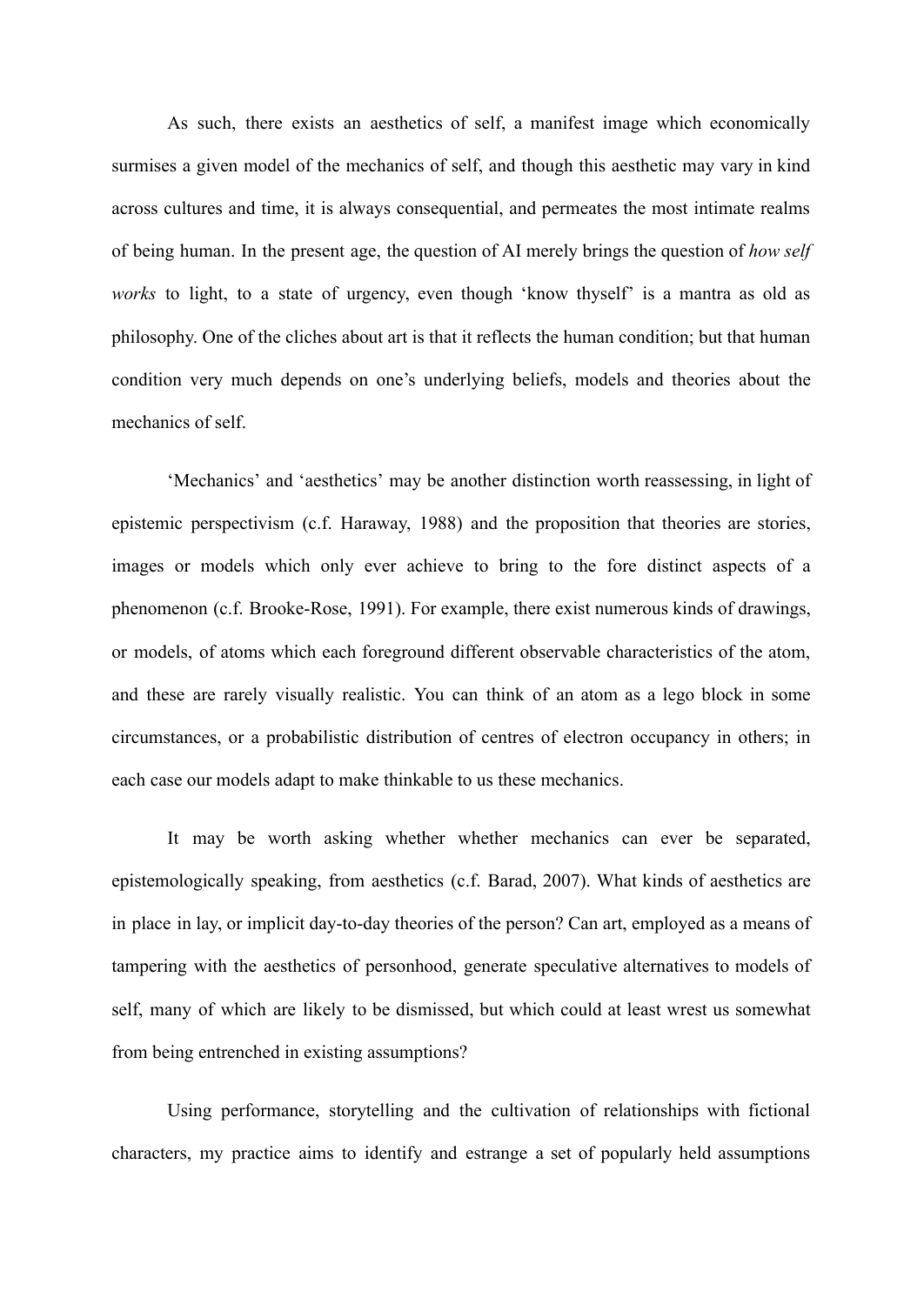about the mechanics of self. Through a performance practice in which I am periodically possessed by fictional characters, my project is concerned with developing an aesthetics of self-hybridity and 'comfort in contradiction', inhabiting these self-conceptions, and phenomenologically reporting the movements my self makes in my character performances.

Bringing together research from art, psychology, anthropology, artificial intelligence, neuroscience, metafictional literature and evolutionary theory, I propose self mechanics to be a way of characterising an interdisciplinary field devoted to an elementary study of self. Research within this field is concerned with the architecture of agency, with a focus on testing, expanding, troubling or elaborating some of the a priori assumptions about how self works: its shape, movement, plasticity, mechanism, and scope. This body of research provides an ongoing stimulus to my art practice, whereby I can plug some of its theories into my personal laboratory of performance and watch them play out on the surface of my own person.

This project will attempt to propose an artistic methodology that aims to participate in the collective search for new 'philosophical tools'. The PhD and the methodology itself embark from a hypothesis about the mechanics of self. This hypothesis is generated through my own formulation of a number of different theories about agency as I understand them, from Dennett, Derrida, Hebb, Strathern, Gell, AI theory and other sources. It has three parts, where the last two follow from the first:

- 1. Character is a pattern which 'plays out' across a substratum that is embedded within a social milieu.<sup>13</sup>
- 2. Character both enables and demarcates the limits of what is thinkable at a given time.

<sup>&</sup>lt;sup>13</sup> 'Substratum' is used here to mean 'machine that plays out character'. I didn't want to prematurely specify the boundaries of this machine, which terms like 'brain' or 'body' seem to me to do. Although if it helps, you can picture a body 'playing out' a character.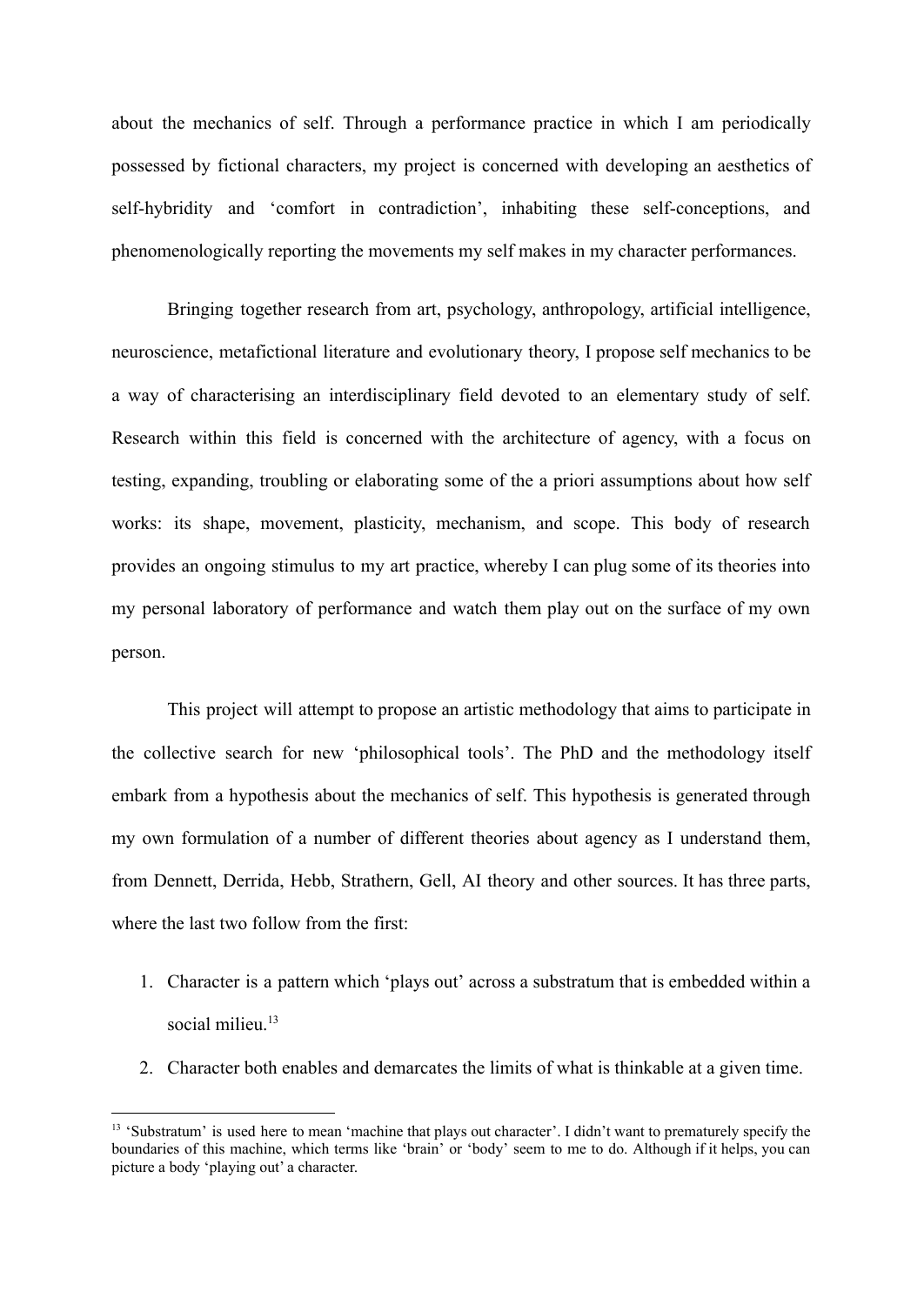3. A person is that which is able to enter the social milieu as a stakeholder and responsible agent, as a result of the substratum adopting its most 'dominant' or 'habitual' character.

The artistic methodology, complete with its practices and outcomes, takes this hypothesis about self as a premise. Then, through the practice of performance, it asks the question: 'What difference does it make to know this about myself?'

The rest of this written dissertation will try to articulate the methodology, the results of the performances, and how those results informed the subsequent development of the methodology.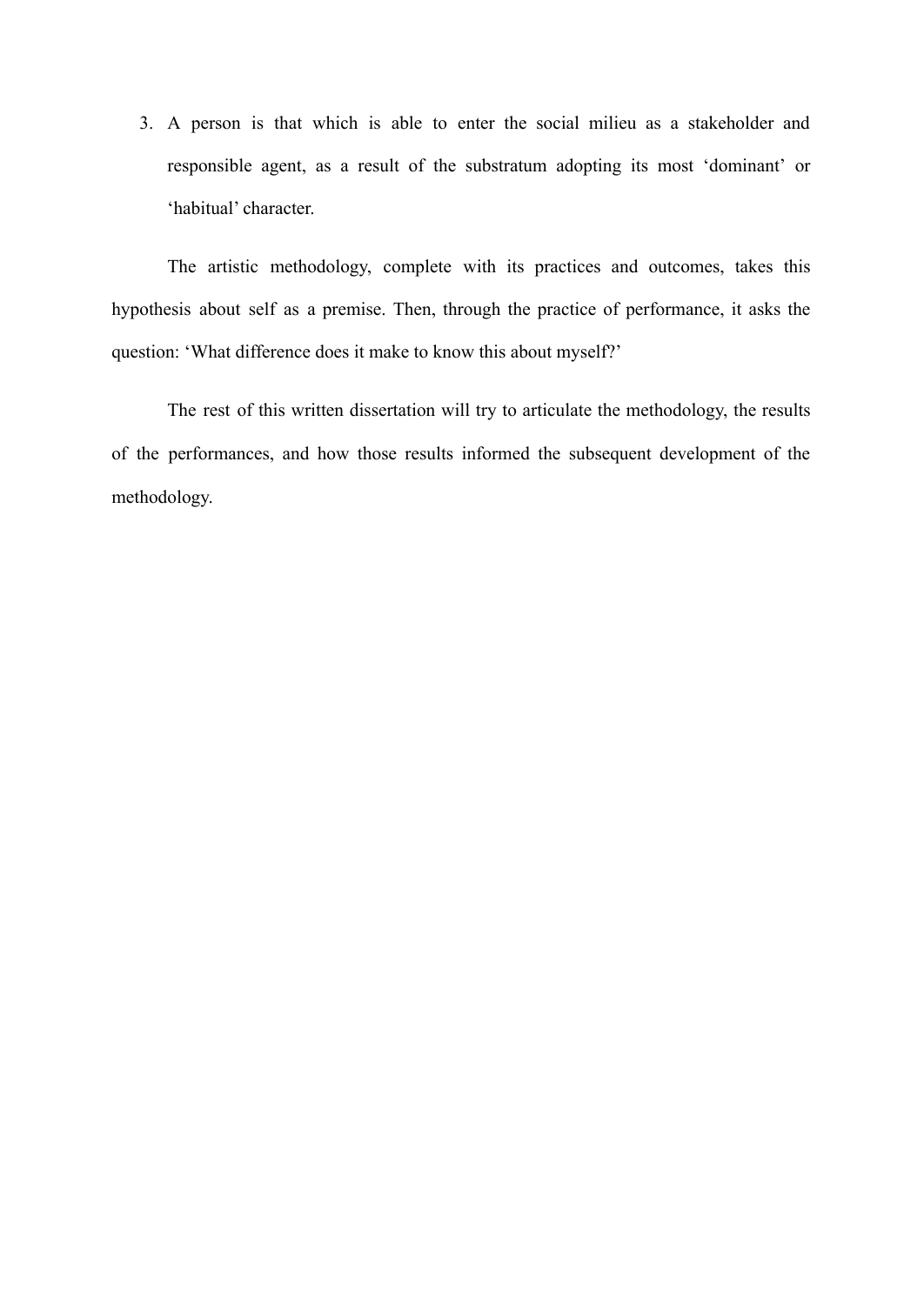# **References**

Barad, K.M., 2007. *Meeting the universe halfway : quantum physics and the entanglement of matter and meaning*. Durham: Duke University Press.

Boucher, H.C., 2011. The Dialectical Self-Concept II: Cross-Role and Within-Role Consistency, Well-Being, Self-Certainty, and Authenticity. *Journal of cross-cultural psychology*, 42(7), pp.1251–1271.

Brooke-Rose, C., 1991. *Stories, theories and things*. Cambridge: Cambridge University Press.

Burnham, B., 2021. *Bo Burnham: Inside*. Netflix. Viewed 11 June 2021 <https://www.netflix.com>.

Butler, J., 2011. *Bodies that matter on the discursive limits of sex*, London: Routledge.

Chiu, C.-yue, Hong, Y.-yi & Dweck, C.S., 1997. Lay Dispositionism and Implicit Theories of Personality. *Journal of Personality and Social Psychology*, 73(1), pp.19–30.

Dawkins, R., 1991. *The Blind Watchmaker*. London: Penguin Books

Dennett, D. C., 2004. *Freedom Evolves*. London: Penguin Books.

Derrida, J., 1982. *Margins of philosophy*. Chicago: University of Chicago Press.

Dehghani, M. et al., 2015. The Subtlety of Sound: Accent as a Marker for Culture. *Journal of language and social psychology*, 34(3), pp.231–250.

Eliot, T., 1982. Tradition and the Individual Talent. *Perspecta*, 19, 36-42. doi:10.2307/1567048.

Foucault, M. & Sheridan, A., 2002. *Archaeology of knowledge*. London: Routledge.

Fry, H., 2019. *Hello world : how to be human in the age of the machine*. London: Black Swan.

Harari, Y. N., 2018. *21 Lessons for the 21st Century*. Random House.

Haraway, D., 1988. Situated Knowledges: The Science Question in Feminism and the Privilege of Partial Perspective. *Feminist Studies*, 14(3), pp.575–599.

Hong, Y.-yi et al., 2000. Multicultural Minds: A Dynamic Constructivist Approach to Culture and Cognition. *American Psychologist*, 55(7), pp.709–20.

Jeunet, J.-P. & Laurent, G., 2001. *Amélie*. Victoires Productions/ Tapioca Films/ France 3 Cinema/ MMC Independent GmbH/ Sofinergie 5/ Canal.

Karras et. al & Nvidia., 2019. *StyleGAN2*. Viewed 11 June 2021, <https://thispersondoesnotexist.com/>.

Kundera, M., 1984. *The Unbearable Lightness of Being*. London: Faber and Faber.

Martinson, L. H., 1966. *Batman*. William Dozier Productions/ Greenlawn Productions.